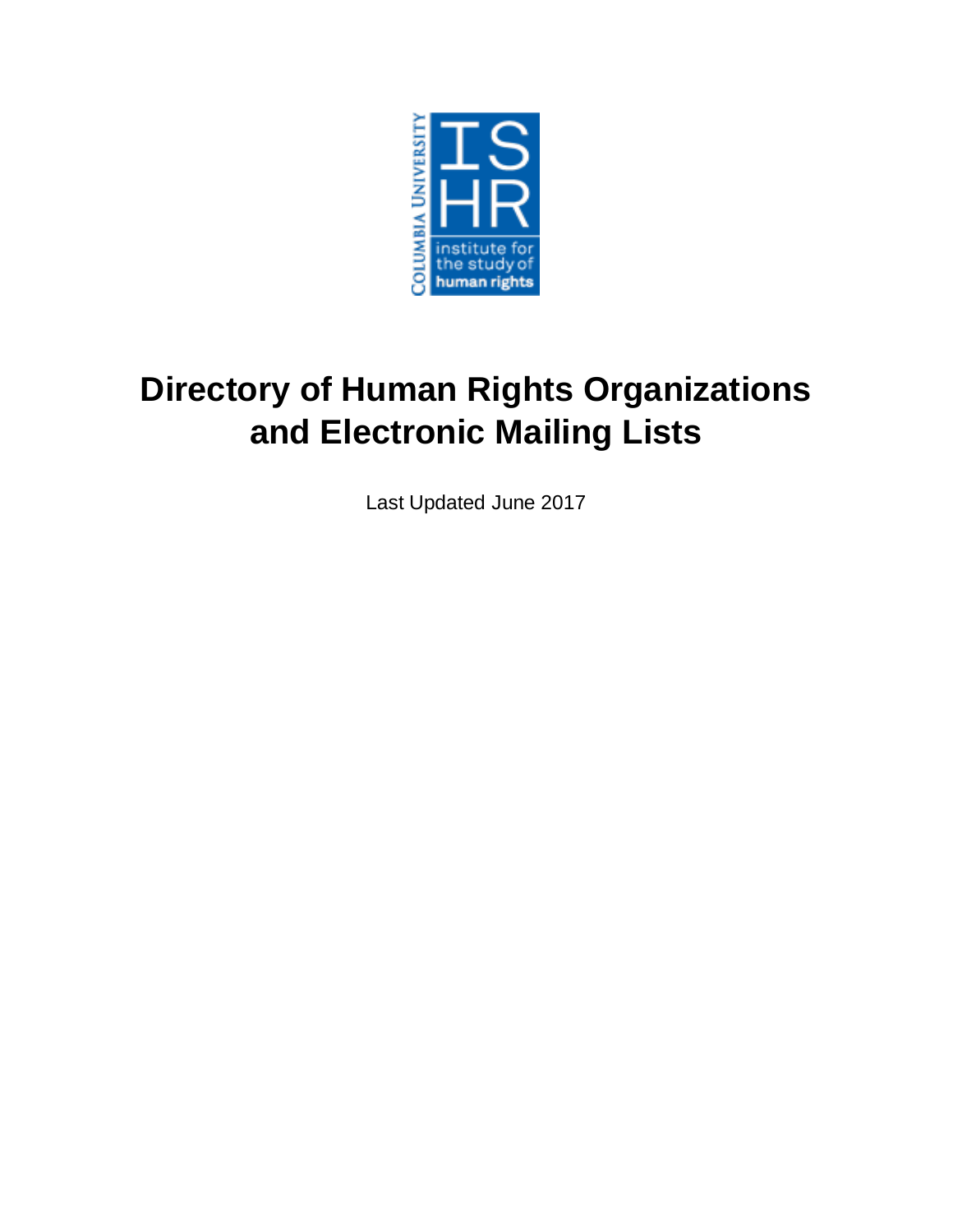# **Contents**

| <b>B.</b> |                                                                          |  |
|-----------|--------------------------------------------------------------------------|--|
| C.        |                                                                          |  |
| D.        |                                                                          |  |
| E.        |                                                                          |  |
| F.        |                                                                          |  |
| G.        |                                                                          |  |
| Η.        |                                                                          |  |
| I.        | Freedom of Expression, Media, the First Amendment, and Human Rights12    |  |
| J.        | Health and Human Rights, including Sexual and Reproductive Rights 13     |  |
| K.        |                                                                          |  |
| L.        |                                                                          |  |
| M.        |                                                                          |  |
| N.        | International Humanitarian Law and the Responsibility to Protect 16      |  |
| Ο.        | Migrant and Refugee Rights, Forced Migration, and Human Trafficking 17   |  |
| P.        | National Security, Counter-Terrorism, Surveillance, and Human Rights  18 |  |
| Q.        |                                                                          |  |
| R.        |                                                                          |  |
| S.        |                                                                          |  |
| Т.        |                                                                          |  |
|           |                                                                          |  |
|           |                                                                          |  |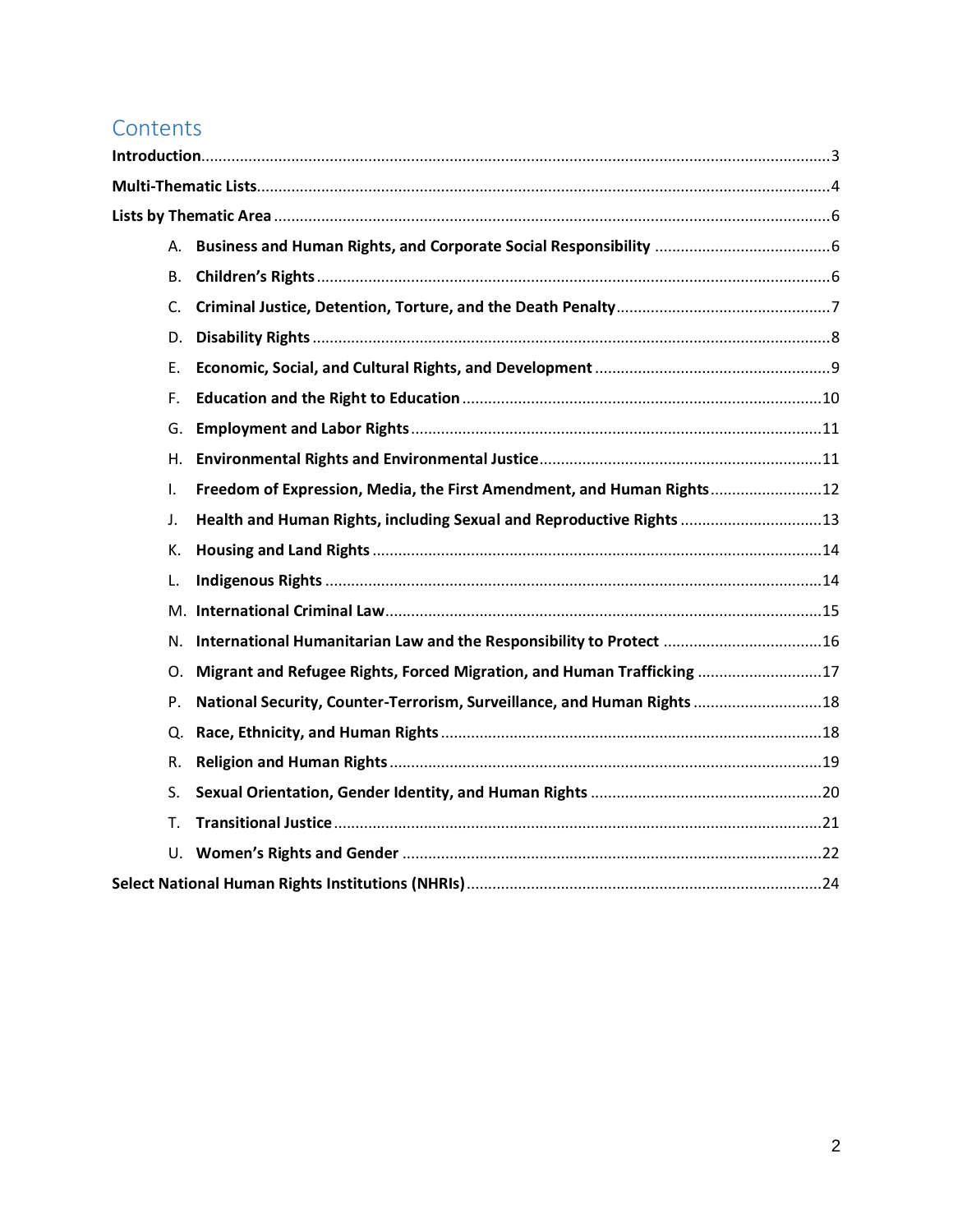# <span id="page-2-0"></span>**Introduction**

This directory provides human rights students with a starting point in identifying professional human rights organizations and electronic mailing lists that will help keep you abreast of human rights issues and debates, including those specific to your research. The following organizations were selected because they maintain an active mailing list, to which students can subscribe. This list of organizations is not exhaustive. If you would like to make suggestions or additions, please email humanrightsed@columbia.edu.

For ease of use, the directory has been organized in sections based on 21 thematic areas. Since many of these areas are inter-related, students may find it beneficial to consult multiple sections. A multi-thematic section has also been included, which lists organizations focusing on a wide variety of human rights issues. Finally, we have included a section on National Human Rights Institutions.

Though some of the organizations included within the directory do not focus principally on human rights, they have been included since their work and updates may be relevant to some human rights students.

Many of the organizations within the directory also include internship and employment postings within their electronic newsletters, and these have been marked with an asterisk (\*).

Students may also find Google's "Alert" service helpful in keeping up-to-date with specific topics, issues, or stakeholders. In order to set-up alerts, click [here](https://www.google.com/alerts) and sign-in to your personal Google or Columbia LionMail account. Help and tips for creating alerts can be accessed [here.](https://support.google.com/alerts/answer/4815782?hl=en&ref_topic=3246333)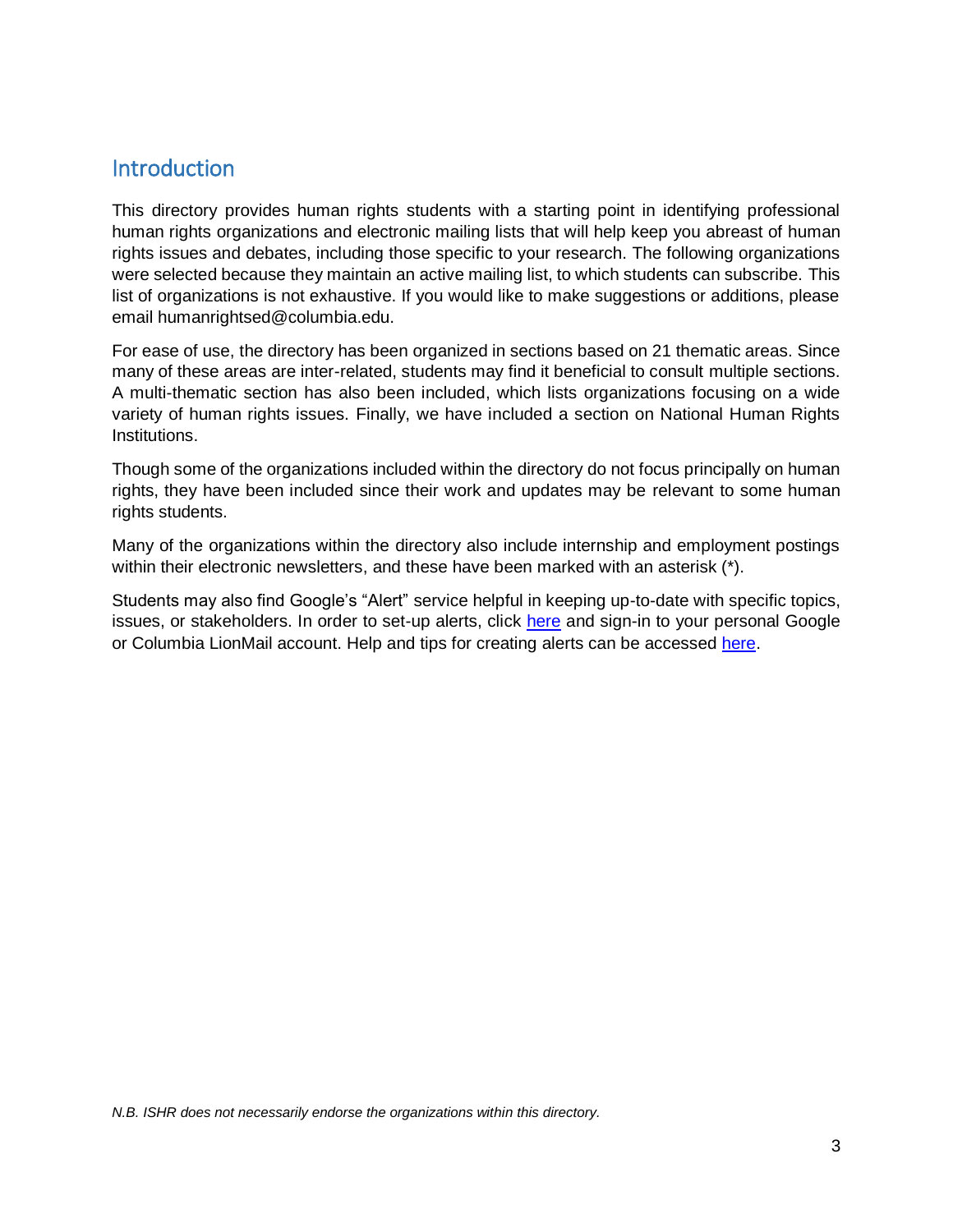# <span id="page-3-0"></span>Multi-Thematic Lists

Accountability Counsel

<http://www.accountabilitycounsel.org/about/annual-report-newsletters/>

African Commission on Human and Peoples' Rights <http://www.achpr.org/>

American Civil Liberties Union (ACLU) <https://www.aclu.org/contact-us>

Amnesty International USA <http://www.amnestyusa.org/news/newsletter>

Bringing Human Rights Home Lawyers' Network, Human Rights Institute at Columbia Law **School** [http://lawprofessors.typepad.com/human\\_rights/](http://lawprofessors.typepad.com/human_rights/)

Center for Constitutional Rights <http://ccrjustice.org/home/who-we-are/contacting-center-constitutional-rights>

Center for Human Rights and Global Justice at NYU School of Law http://chrqi.org/

Commonwealth Foundation \* [http://www.commonwealthfoundation.org/my\\_commonwealth/signup\\_emailalerts.asp](http://www.commonwealthfoundation.org/my_commonwealth/signup_emailalerts.asp)

Commonwealth Human Rights Initiative (CHRI) \* <http://www.humanrightsinitiative.org/content/chri>

Conectas Human Rights <http://www.conectas.org/en>

Fédération internationale des ligues des droits de l'homme (International Federation for Human Rights) (FIDH) <https://www.fidh.org/en>

Ford Foundation \* <https://www.fordfoundation.org/>

Freedom House \* <https://freedomhouse.org/>

Global Policy Forum (GPF) <https://www.globalpolicy.org/newsletter-mm.html>

Human Rights Data Analysis Group (HRDAG) <https://hrdag.org/>

Human Rights Education Associates (HREA) <http://www.hrea.org/>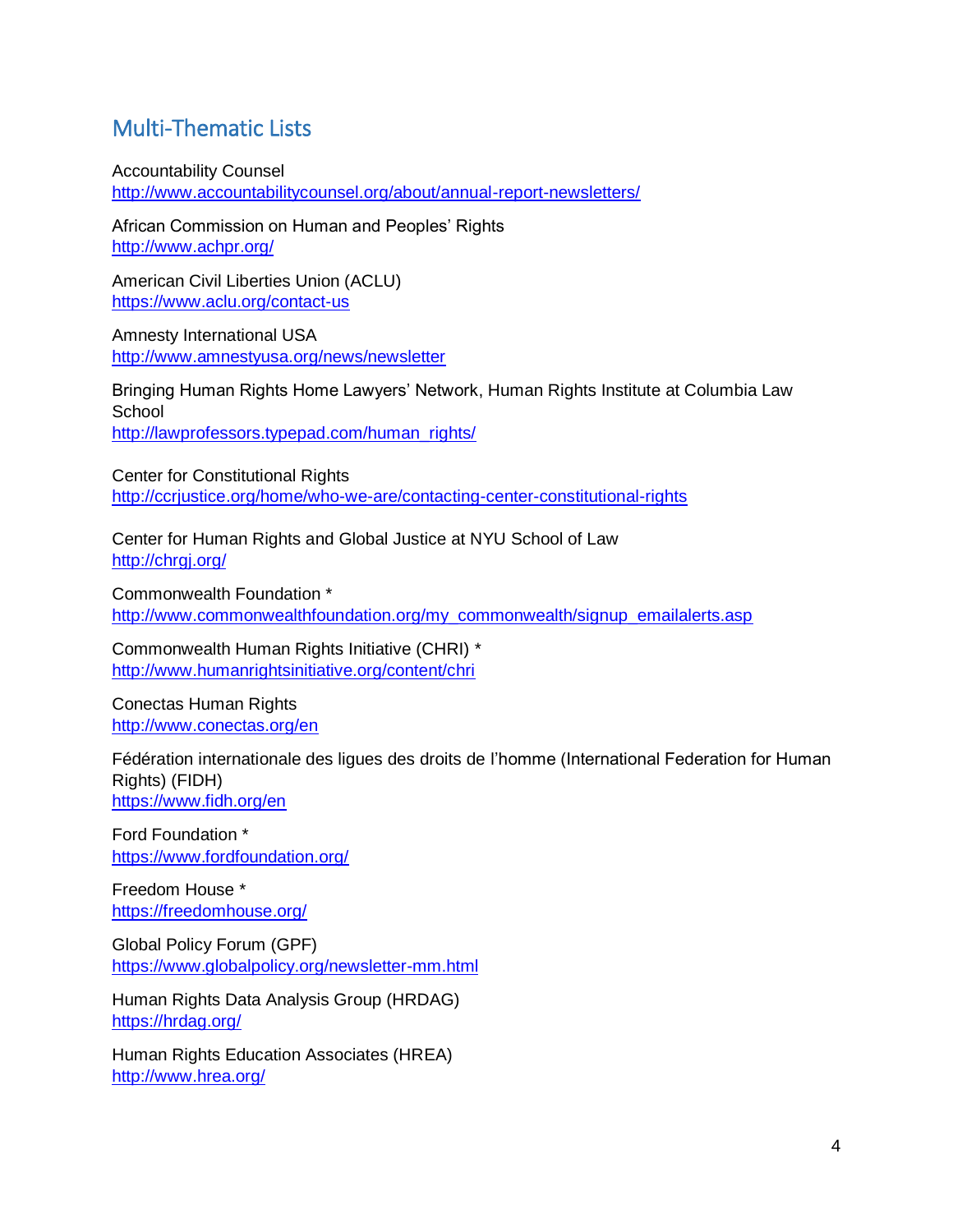Human Rights First <http://www.humanrightsfirst.org/sign-up>

Human Rights Watch (HRW) [https://action.hrw.org/ea](https://action.hrw.org/ea-action/action?ea.client.id=1908&ea.campaign.id=32180&ea.tracking.id=ED2016EVSCgg&gclid=CPDIq4OImc0CFdU7gQoddOkARg)[action/action?ea.client.id=1908&ea.campaign.id=32180&ea.tracking.id=ED2016EVSCgg&gclid=](https://action.hrw.org/ea-action/action?ea.client.id=1908&ea.campaign.id=32180&ea.tracking.id=ED2016EVSCgg&gclid=CPDIq4OImc0CFdU7gQoddOkARg) [CPDIq4OImc0CFdU7gQoddOkARg](https://action.hrw.org/ea-action/action?ea.client.id=1908&ea.campaign.id=32180&ea.tracking.id=ED2016EVSCgg&gclid=CPDIq4OImc0CFdU7gQoddOkARg)

The International Network for Economic, Social, and Cultural Rights (ESCR-NET) \* <https://www.escr-net.org/newsletter/subscribe>

International Peace Institute (IPI) <https://www.ipinst.org/subscribe>

International Service for Human Rights (ISHR) \* <https://www.ishr.ch/subscribe>

The Joseph Rowntree Charitable Trust \* <http://www.jrct.org.uk/home.aspx>

Lawyers for Human Rights <http://www.lhr.org.za/>

Liberty <https://www.liberty-human-rights.org.uk/>

Open Society Foundations \* <https://www.opensocietyfoundations.org/email-updates>

Physicians for Human Rights (PHR) \* <http://physiciansforhumanrights.org/>

Robert F. Kennedy Human Rights \* <http://rfkhumanrights.org/make-difference/>

Rockefeller Brothers Fund <http://www.rbf.org/>

United Nations News Centre [http://www.un.org/apps/news/email/subscribe\\_form.asp](http://www.un.org/apps/news/email/subscribe_form.asp)

UN Office of the High Commissioner for Human Rights <http://www2.ohchr.org/english/press/reg.aspx>

World Federation of United Nations Associations (WFUNA) <http://www.wfuna.org/newsletter>

World Justice Project <http://worldjusticeproject.org/what-we-do>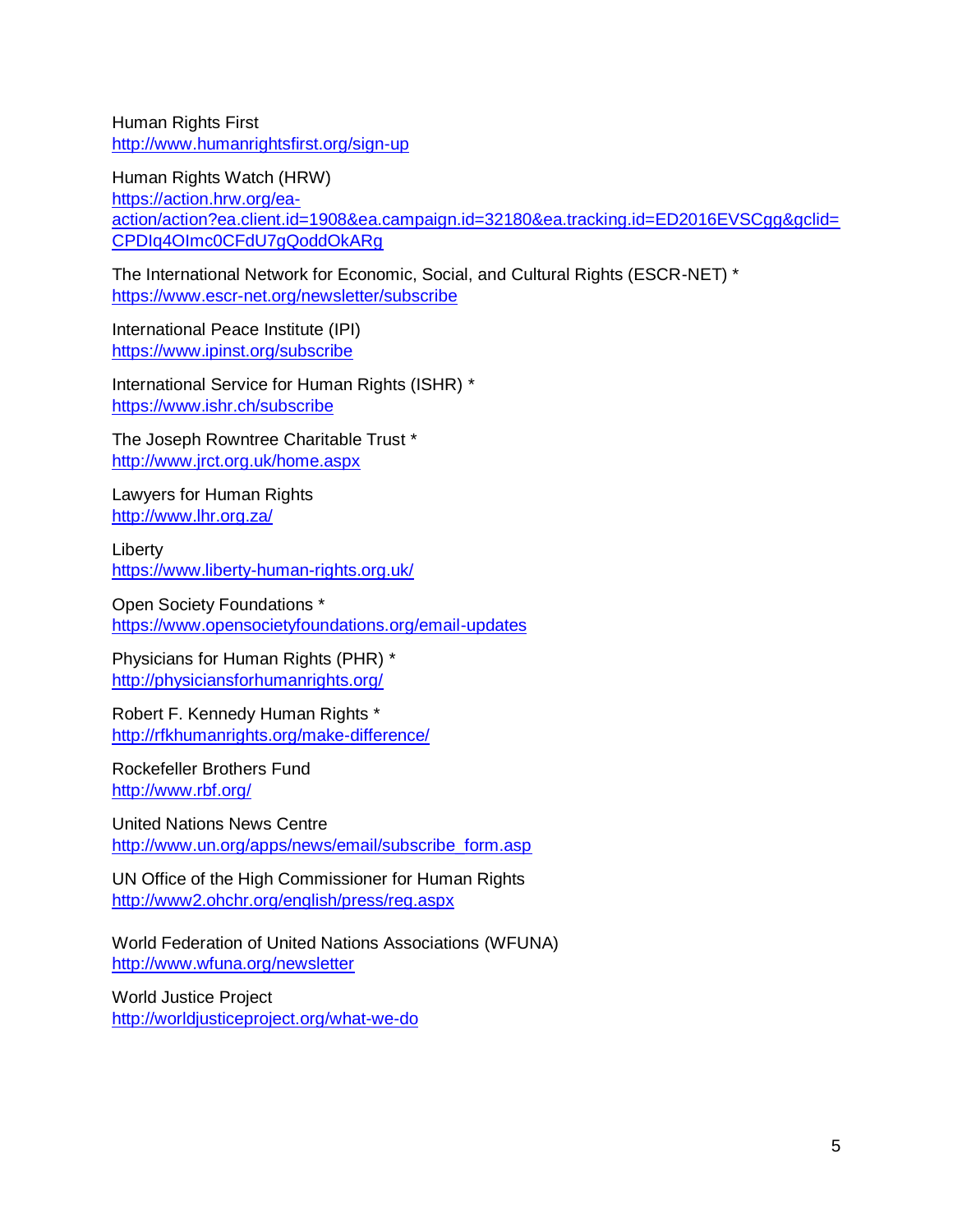# <span id="page-5-0"></span>Lists by Thematic Area

#### <span id="page-5-1"></span>Business and Human Rights, and Corporate Social Responsibility

Business and Human Rights Resource Center \* <http://business-humanrights.org/en/weekly-update-sign-up>

The Business Ethics Network (BEN) [https://businessethicsnetwork.nationbuilder.com/forms/user\\_sessions/new](https://businessethicsnetwork.nationbuilder.com/forms/user_sessions/new)

Business for Social Responsibility (BSR) \* <http://www.bsr.org/en/>

Canadian Network on Corporate Accountability (CNCA) <http://cnca-rcrce.ca/>

**CorpWatch** <http://www.corpwatch.org/index.php>

European Coalition for Corporate Justice (ECCJ) <http://corporatejustice.org/>

Human Rights and Grievance Mechanisms <http://grievancemechanisms.org/resources/newsletters/subscribe>

Institute for Human Rights and Business (IHRB) <http://www.ihrb.org/>

Rights and Accountability in Development (RAID) <http://www.raid-uk.org/>

Shift – Leading Center of Expertise on the United Nations Guiding Principles on Business and Human Rights <http://www.shiftproject.org/>

The World Bank <http://newsletters.worldbank.org/newsletters/list.htm>

## <span id="page-5-2"></span>Children's Rights

Advocates for Youth \* <http://www.advocatesforyouth.org/get-involved/sign-up-for-email-alerts>

African Youth Movement <http://afrikayouthmovement.org/>

The Annie E. Casey Foundation <http://www.aecf.org/>

Children's Defense Fund <http://www.childrensdefense.org/take-action/stay-informed.html>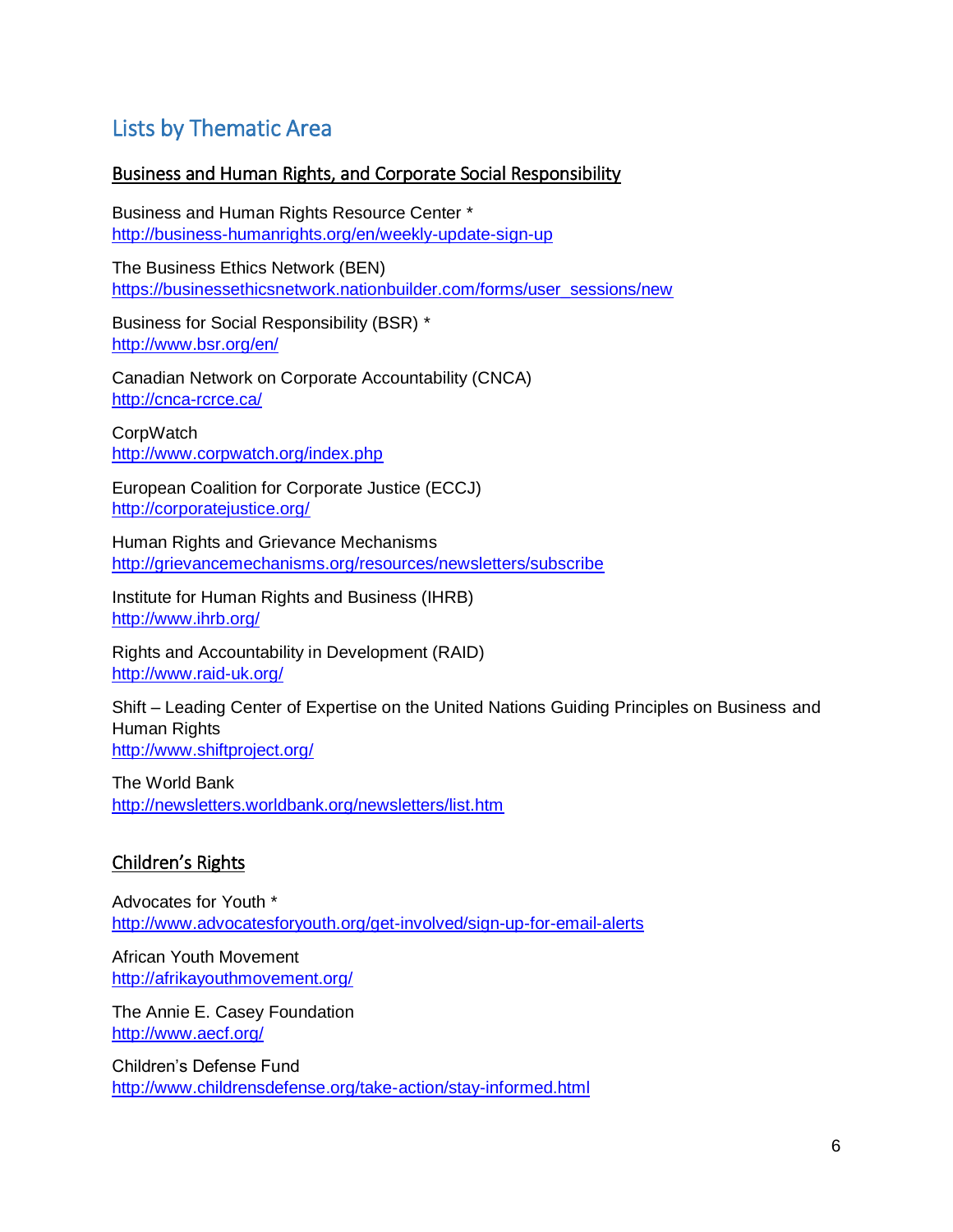Child Rights International Network (CRIN) <https://www.crin.org/en/home/what-we-do/crinmail>

European Youth Press <http://www.youthpress.org/#eyp-footer>

Global March Against Child Labor [http://globalmarch.org/content/newsletters](http://www.globalmarch.org/) 

International Initiative to End Child Labor [http://globalmarch.org/content/newsletters](http://endchildlabor.net/) 

International Institute for Child Rights and Development <http://www.iicrd.org/news>

National Women's Law Center <http://nwlc.org/>

New South Wales Advocate for Children and Young People <http://www.acyp.nsw.gov.au/blog>

Population Action International (PAI) \* <http://pai.org/newsletters/>

Save the Children \* [http://www.savethechildren.org/site/c.8rKLIXMGIpI4E/b.8846177/k.A4FC/Stay\\_Informed/apps/k](http://www.savethechildren.org/site/c.8rKLIXMGIpI4E/b.8846177/k.A4FC/Stay_Informed/apps/ka/ct/contactcustom.asp) [a/ct/contactcustom.asp](http://www.savethechildren.org/site/c.8rKLIXMGIpI4E/b.8846177/k.A4FC/Stay_Informed/apps/ka/ct/contactcustom.asp)

United Nations Children's Fund (UNICEF) <https://www.unicef.org/rss/>

UNICEF United States Fund <https://www.unicefusa.org/form/e-mail-signup>

## <span id="page-6-0"></span>Criminal Justice, Detention, Torture, and the Death Penalty

Association for the Prevention of Torture <http://www.apt.ch/en/stay-informed/>

Brennan Center for Justice at NYU Law <http://www.brennancenter.org/>

Death Penalty Information Center (DPIC) *(click 'About', then 'DPIC newsletter')* <http://www.deathpenaltyinfo.org/views-executions>

Equal Justice Initiative (EJI) <http://www.eji.org/>

Freedom from Torture \* <https://www.freedomfromtorture.org/webform/3598>

Human Rights Defense Center \* <https://www.humanrightsdefensecenter.org/get-involved/Email-List/>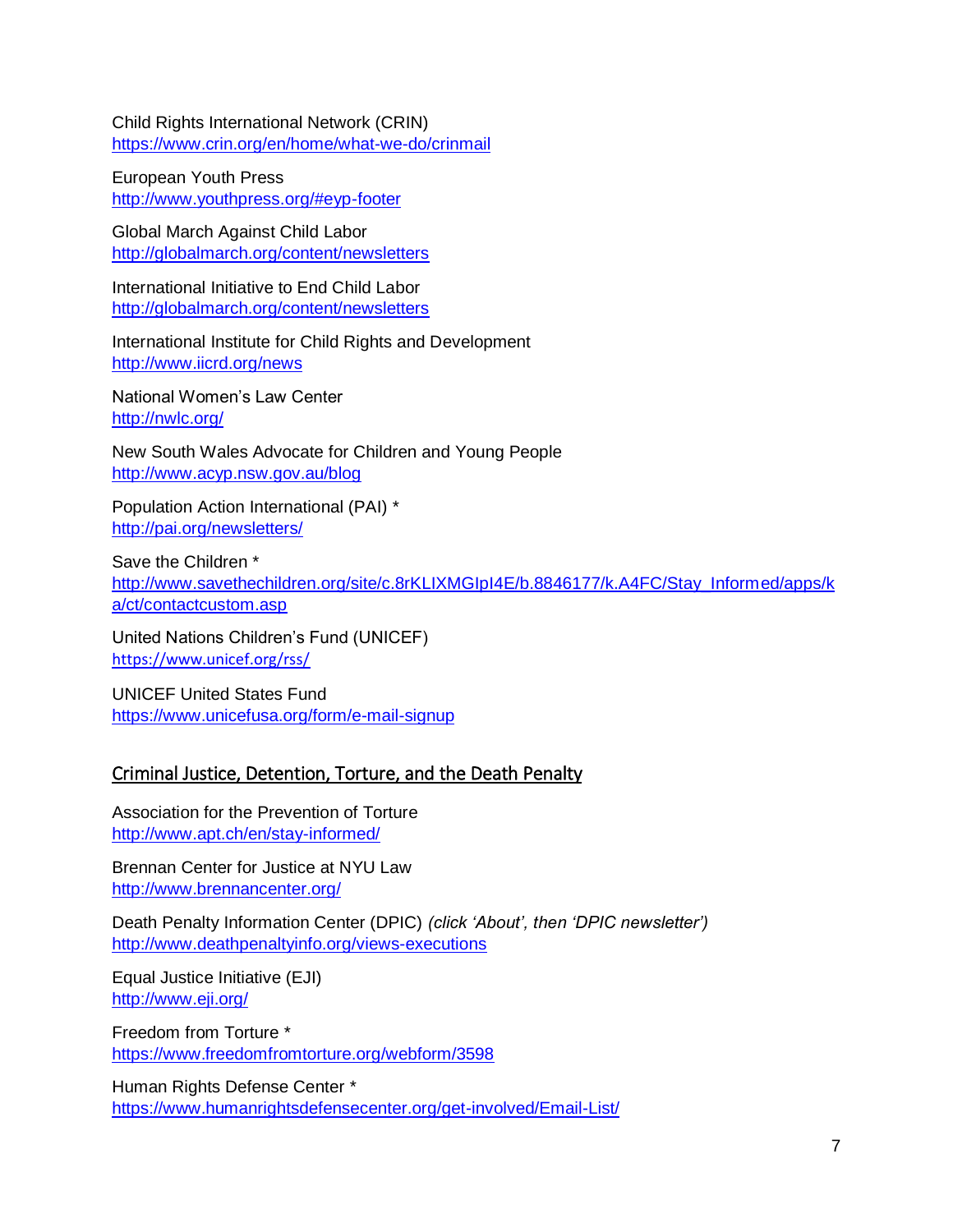Innocence Project <http://www.innocenceproject.org/about/>

Institute for Security Studies (ISS) <https://www.issafrica.org/subscribe/>

Just Detention International \* [http://justdetention.org/#](http://justdetention.org/)

Justice Policy Institute <http://www.justicepolicy.org/signup.html>

Lawyers for Human Rights <http://www.lhr.org.za/>

National Coalition to Abolish the Death Penalty <http://www.ncadp.org/>

National Council on Crime and Delinquency (NCCD) <https://app.etapestry.com/hosted/NationalCouncilonCrimeDe/SignUp.html>

Prison Legal News <https://www.prisonlegalnews.org/subscribe/email/>

Prison Policy Initiative <http://www.prisonpolicy.org/>

REDRESS <http://www.redress.org/stay-informed/stay-informed-1>

The Sentencing Project <http://www.sentencingproject.org/newsletter/>

Southern Poverty Law Center (SPLC) <https://www.splcenter.org/>

United Nations Office on Drugs and Crime (UNODC) <https://www.unodc.org/newsletter/newsletter>

#### <span id="page-7-0"></span>Disability Rights

Bazelon Center for Mental Health Law <http://www.bazelon.org/newsroom/news-alerts/>

Disability Rights Advocates (DRA) \* <http://dralegal.org/newsletter-subscription/>

Disability Rights Education and Defense Fund \* <http://dredf.org/news/enews/>

Handicap International \* <http://www.handicap-international.us/about>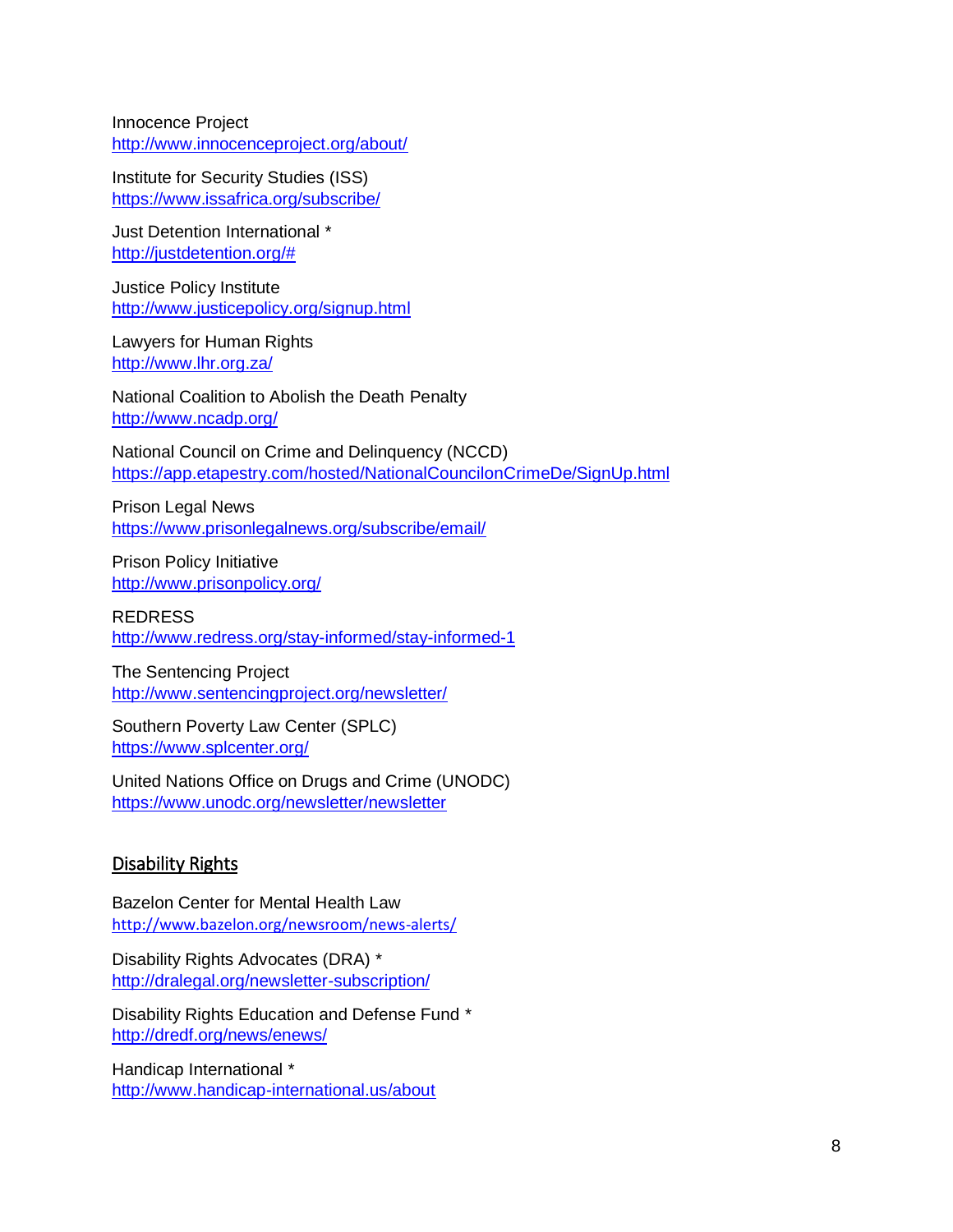International Disability Alliance \* http://www.internationaldisabilityalliance.org/connect

International Disability and Development Consortium \* <http://www.iddcconsortium.net/resources-tools/iddc-monthly-newflash>

National Disability Rights Network [http://salsa4.salsalabs.com/o/51104/p/salsa/web/common/public/signup?signup\\_page\\_KEY=92](http://salsa4.salsalabs.com/o/51104/p/salsa/web/common/public/signup?signup_page_KEY=9292) [92](http://salsa4.salsalabs.com/o/51104/p/salsa/web/common/public/signup?signup_page_KEY=9292)

National Organization on Disability <http://www.nod.org/about/newsletter-signup.html>

## <span id="page-8-0"></span>Economic, Social, and Cultural Rights, and Development

African Youth Movement <http://afrikayouthmovement.org/>

Association for Women's Rights in Development (AWID) \* <http://www.awid.org/newsletter>

Bringing Human Rights Home Lawyers' Network, Human Rights Institute at Columbia Law **School** 

[http://lawprofessors.typepad.com/human\\_rights/](http://lawprofessors.typepad.com/human_rights/)

Center for Economic and Social Rights \* <http://www.cesr.org/>

Coalition for Human Rights in Development http://rightsindevelopment.org/?page\_id=2485

Cooperative for Assistance and Relief Everywhere (CARE) \* <http://www.care.org/>

Global Call to Action Against Poverty (GCAP) [http://whiteband.us1.list](http://whiteband.us1.list-manage.com/subscribe?u=31164818b477b3512f87feebe&id=0deaef2f4d%20)[manage.com/subscribe?u=31164818b477b3512f87feebe&id=0deaef2f4d](http://whiteband.us1.list-manage.com/subscribe?u=31164818b477b3512f87feebe&id=0deaef2f4d%20) 

International Rescue Committee (IRC) \* <https://help.rescue.org/signup>

The International Network for Economic, Social, and Cultural Rights (ESCR-NET) \* <https://www.escr-net.org/newsletter/subscribe>

National Economic and Social Rights Initiative (NESRI) [https://www.nesri.org/civicrm/profile/create?gid=10&reset=1](https://www.nesri.org/civicrm/profile/create?gid=10&reset=1%20) 

National Women's Law Center <http://nwlc.org/>

Overseas Development Institute (ODI) \* <https://www.odi.org/newsletter-sign-up>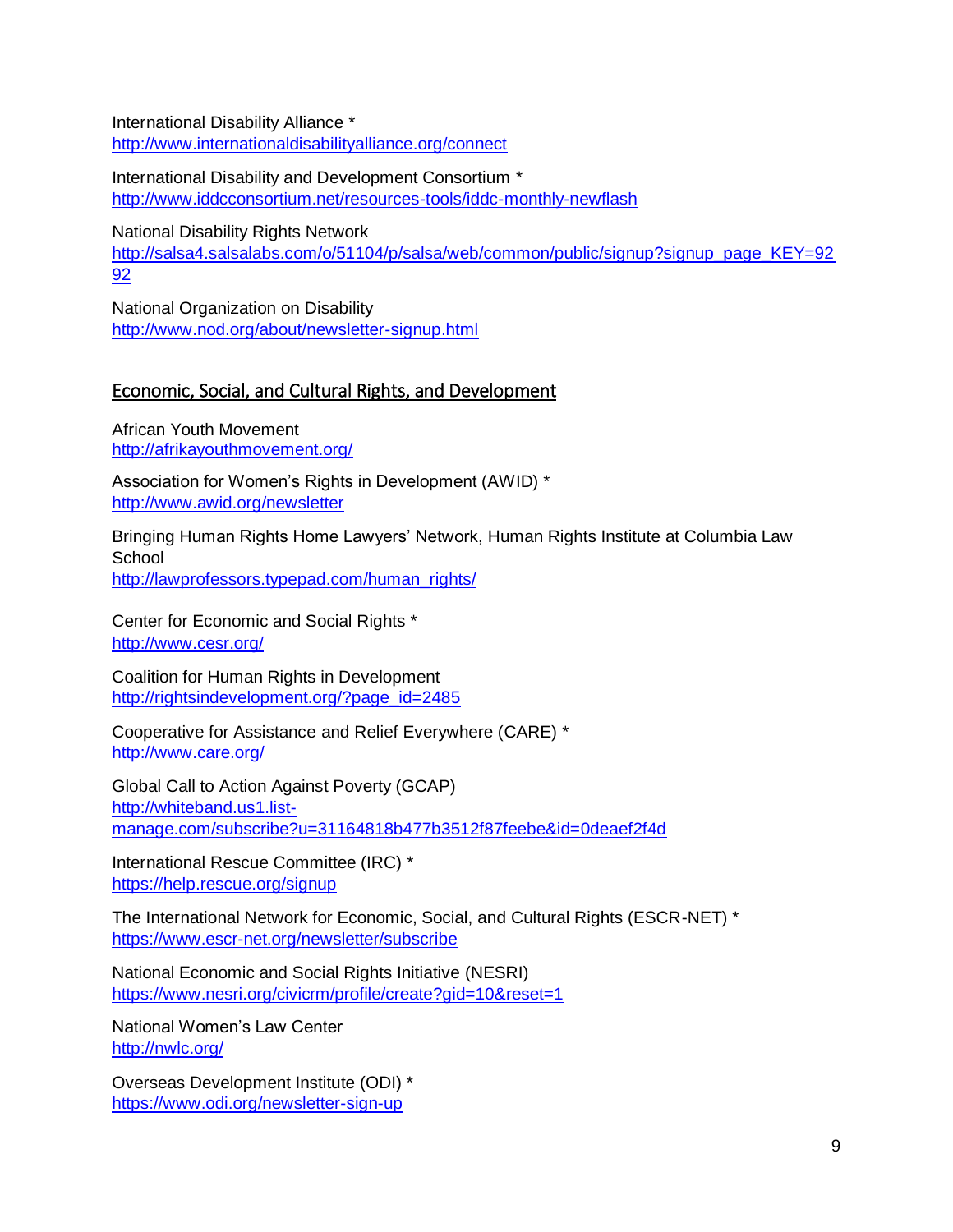Population Action International (PAI) \* <http://pai.org/newsletters/>

The World Bank <http://newsletters.worldbank.org/newsletters/list.htm>

Tostan <http://www.tostan.org/newsletters>

United Nations Population Fund (UNFPA) \* [http://visitor.r20.constantcontact.com/manage/optin?v=001-](http://visitor.r20.constantcontact.com/manage/optin?v=001-YNFZmXHhSP25d9kiBTi0ZxtEwaeIcM-UeLsaXPKYoHs5SAGE1WbNakIrfhkc_3wTTkXkKXbHJpBnXtbqkTATg_O174jFAyLQdNkQkPKQAk%3D&MERGE0) [YNFZmXHhSP25d9kiBTi0ZxtEwaeIcM-](http://visitor.r20.constantcontact.com/manage/optin?v=001-YNFZmXHhSP25d9kiBTi0ZxtEwaeIcM-UeLsaXPKYoHs5SAGE1WbNakIrfhkc_3wTTkXkKXbHJpBnXtbqkTATg_O174jFAyLQdNkQkPKQAk%3D&MERGE0)[UeLsaXPKYoHs5SAGE1WbNakIrfhkc\\_3wTTkXkKXbHJpBnXtbqkTATg\\_O174jFAyLQdNkQkPK](http://visitor.r20.constantcontact.com/manage/optin?v=001-YNFZmXHhSP25d9kiBTi0ZxtEwaeIcM-UeLsaXPKYoHs5SAGE1WbNakIrfhkc_3wTTkXkKXbHJpBnXtbqkTATg_O174jFAyLQdNkQkPKQAk%3D&MERGE0) [QAk%3D&MERGE0=](http://visitor.r20.constantcontact.com/manage/optin?v=001-YNFZmXHhSP25d9kiBTi0ZxtEwaeIcM-UeLsaXPKYoHs5SAGE1WbNakIrfhkc_3wTTkXkKXbHJpBnXtbqkTATg_O174jFAyLQdNkQkPKQAk%3D&MERGE0)

United Nations World Food Programme (WFP) <http://www.wfp.org/>

Women for Women International <http://www.womenforwomen.org/>

#### <span id="page-9-0"></span>Education and the Right to Education

Bringing Human Rights Home Lawyers' Network, Human Rights Institute at Columbia Law **School** [http://lawprofessors.typepad.com/human\\_rights/](http://lawprofessors.typepad.com/human_rights/)

Commonwealth Foundation \* [http://www.commonwealthfoundation.org/my\\_commonwealth/signup\\_emailalerts.asp](http://www.commonwealthfoundation.org/my_commonwealth/signup_emailalerts.asp)

Cooperative for Assistance and Relief Everywhere (CARE) <http://www.care.org/work/education>

Global Coalition to Protect Education from Attack <http://www.protectingeducation.org/news/newsletter>

Institute of International Education \* <http://www.iie.org/Newsletter#.V2QqC02M2Uk>

Malala Fund \* <https://www.malala.org/malalas-story>

National Women's Law Center <http://nwlc.org/>

Right to Education Project <http://www.right-to-education.org/node/157>

Scholars at Risk Network <https://www.scholarsatrisk.org/>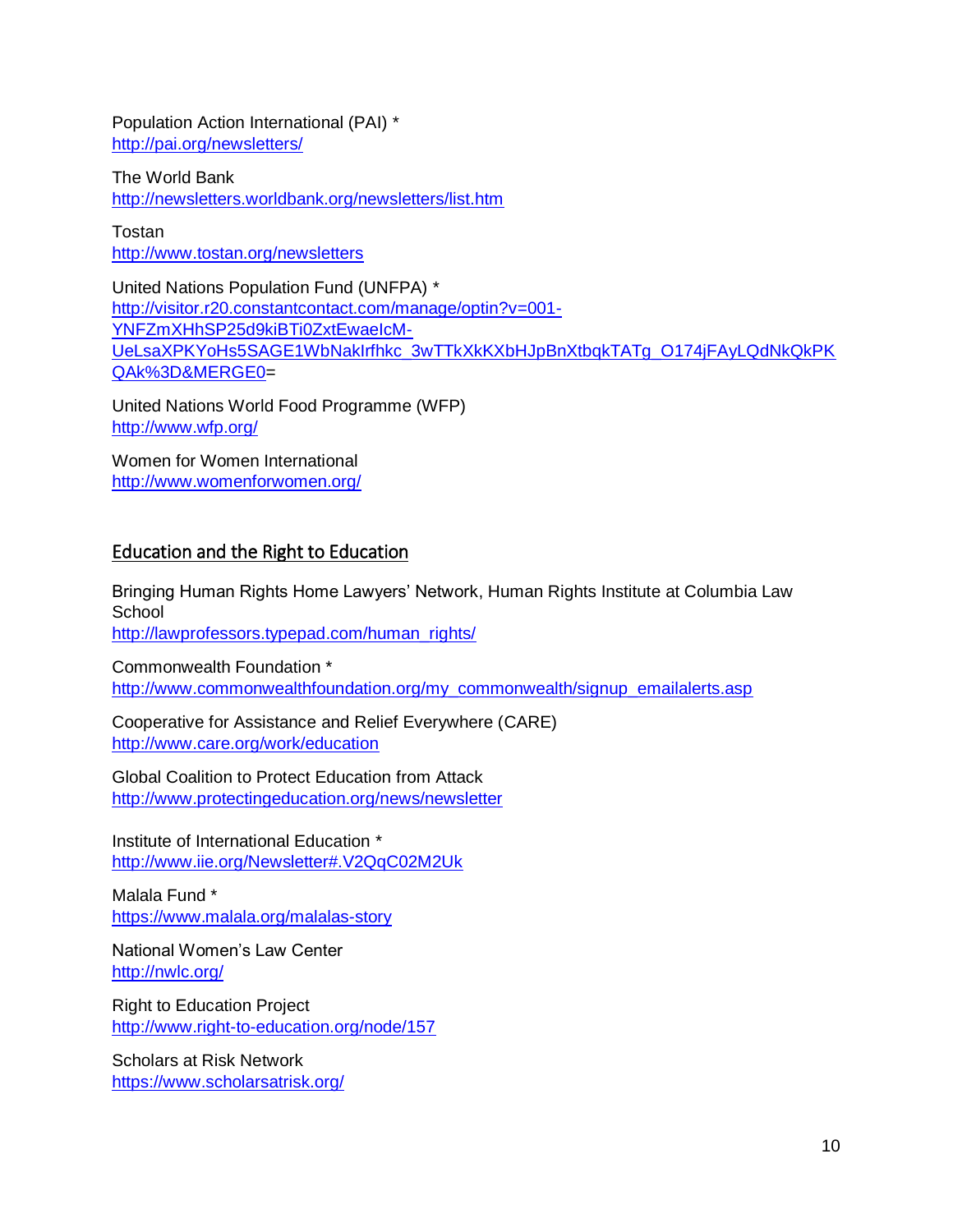Stop Sexual Assault in Schools <http://stopsexualassaultinschools.org/>

United Nations Children's Fund (UNICEF) <https://www.unicef.org/rss/>

#### <span id="page-10-0"></span>Employment and Labor Rights

The American Association for Access, Equity, and Diversity (AAAED) [http://www.aaaed.org/aaaed/Sign\\_Up.asp](http://www.aaaed.org/aaaed/default.asp) 

Anti-Slavery <https://www.antislavery.org/subscribe-to-our-newsletter/>

Fair Labor Association <http://www.fairlabor.org/>

Global March Against Child Labor [http://globalmarch.org/content/newsletters](http://www.globalmarch.org/) 

Institute for Global Labour and Human Rights <http://www.globallabourrights.org/>

International Labour Organization <http://www.ilo.org/global/lang--en/index.htm>

International Labor Rights Forum <https://laborrights.z2systems.com/np/clients/laborrights/account.jsp>

National Women's Law Center <http://nwlc.org/>

The World Bank <http://newsletters.worldbank.org/newsletters/list.htm>

#### <span id="page-10-1"></span>Environmental Rights and Environmental Justice

Accountability Counsel <http://www.accountabilitycounsel.org/about/annual-report-newsletters/>

Africa Network for Environment and Economic Justice (ANEEJ) <http://www.aneej.org/newsletter/>

Canadian Network on Corporate Accountability (CNCA) <http://cnca-rcrce.ca/>

Center for International Environmental Law (CIEL) <http://www.ciel.org/>

Coalition for Human Rights in Development <http://rightsindevelopment.org/>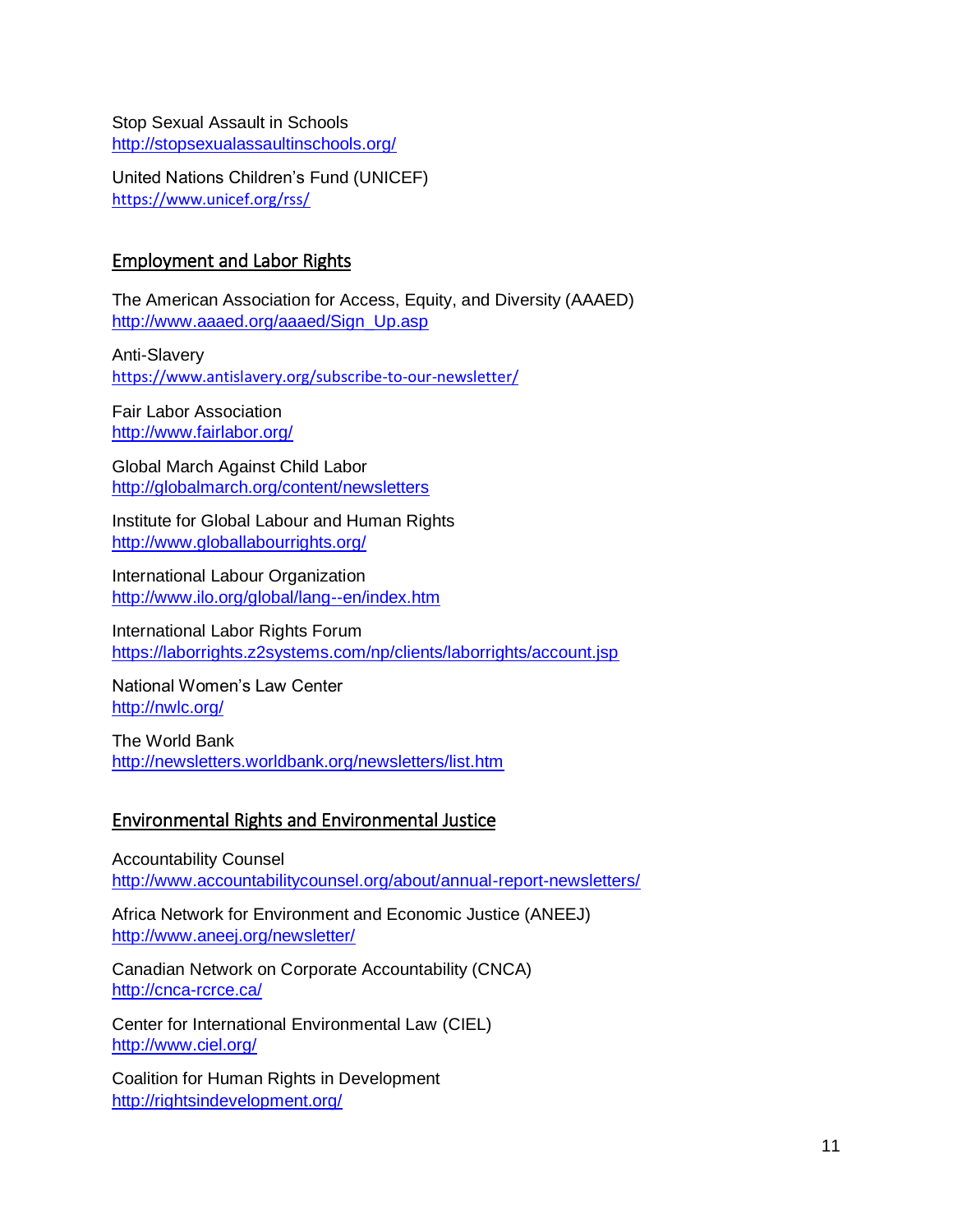EarthRights International <https://www.earthrights.org/subscribe>

Forest Defender – A Tool for Understanding Your Rights (by the Center for International Environmental Law (CIEL)) <http://forestdefender.org/>

Human Rights and Climate Change Working Group <http://climaterights.org/>

Lawyers for Human Rights <http://www.lhr.org.za/>

United Nations Environment Programme (UNEP) <http://www.unep.org/newscentre/>

United Nations Programme on Reducing Emissions from Deforestation and Forest Degradation (UN-REDD) [http://www.un](http://www.un-redd.org/?link=http%3A%2F%2Fvisitor.r20.constantcontact.com%2Fd.jsp%3Fllr%3Db9oo6zqab%26p%3Doi%26m%3D1117561240385%26sit%3Dmdwpiyzib%26f%3D53d959a3-9f93-4b79-ad7c-001230739f30&mid=7532&tabid=565#!news/xcf3t)[redd.org/?link=http%3A%2F%2Fvisitor.r20.constantcontact.com%2Fd.jsp%3Fllr%3Db9oo6zqab](http://www.un-redd.org/?link=http%3A%2F%2Fvisitor.r20.constantcontact.com%2Fd.jsp%3Fllr%3Db9oo6zqab%26p%3Doi%26m%3D1117561240385%26sit%3Dmdwpiyzib%26f%3D53d959a3-9f93-4b79-ad7c-001230739f30&mid=7532&tabid=565#!news/xcf3t) [%26p%3Doi%26m%3D1117561240385%26sit%3Dmdwpiyzib%26f%3D53d959a3-9f93-4b79](http://www.un-redd.org/?link=http%3A%2F%2Fvisitor.r20.constantcontact.com%2Fd.jsp%3Fllr%3Db9oo6zqab%26p%3Doi%26m%3D1117561240385%26sit%3Dmdwpiyzib%26f%3D53d959a3-9f93-4b79-ad7c-001230739f30&mid=7532&tabid=565#!news/xcf3t) [ad7c-001230739f30&mid=7532&tabid=565#!news/xcf3t](http://www.un-redd.org/?link=http%3A%2F%2Fvisitor.r20.constantcontact.com%2Fd.jsp%3Fllr%3Db9oo6zqab%26p%3Doi%26m%3D1117561240385%26sit%3Dmdwpiyzib%26f%3D53d959a3-9f93-4b79-ad7c-001230739f30&mid=7532&tabid=565#!news/xcf3t)

## <span id="page-11-0"></span>Freedom of Expression, Media, the First Amendment, and Human Rights

The Center for Media Justice <http://action.mag-net.org/join-the-movement>

Committee to Protect Journalists <https://www.cpj.org/about/email-lists.php>

European Centre for Press and Media Freedom <https://ecpmf.eu/update>

European Federation of Journalists <http://europeanjournalists.org/news-2/efj-newsletters/>

European Youth Press <http://www.youthpress.org/#eyp-footer>

Freedom House \* <https://freedomhouse.org/our-work>

Ifex *(formerly the International Freedom of Expression Exchange)* <http://www.ifex.org/subscribe/>

Pen America <https://pen.org/>

Scholars at Risk Network <https://www.scholarsatrisk.org/>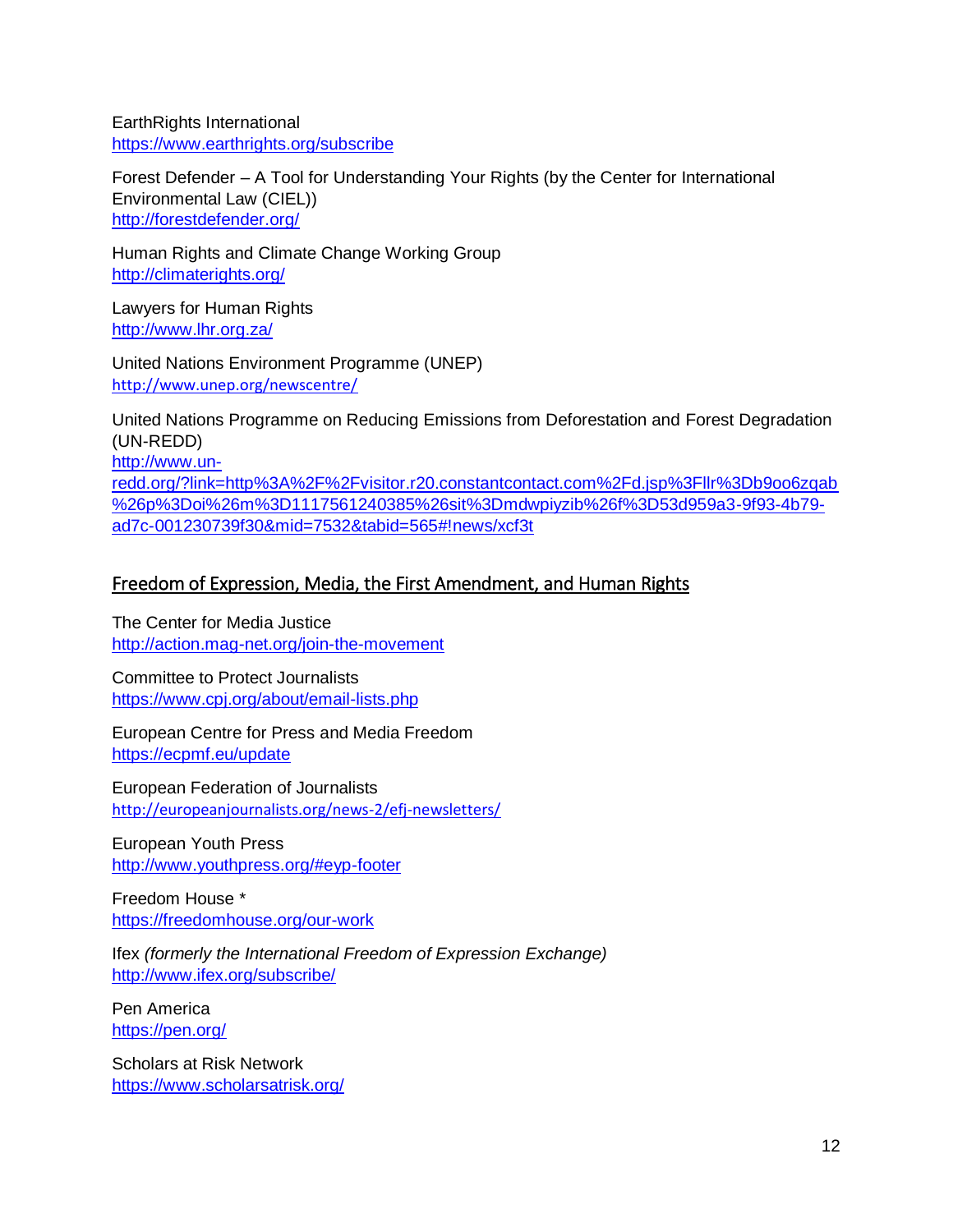#### <span id="page-12-0"></span>Health and Human Rights, including Sexual and Reproductive Rights

Advocates for Youth <http://www.advocatesforyouth.org/get-involved/sign-up-for-email-alerts>

Africa Regional Sexuality Resource Center <http://www.arsrc.org/media/newsletters/index.html>

Bringing Human Rights Home Lawyers' Network, Human Rights Institute at Columbia Law School [http://lawprofessors.typepad.com/human\\_rights/](http://lawprofessors.typepad.com/human_rights/)

Center for Reproductive Rights \* <http://www.reproductiverights.org/>

Equality Now [http://org2.salsalabs.com/o/6208/p/salsa/web/common/public/signup?signup\\_page\\_KEY=2437](http://org2.salsalabs.com/o/6208/p/salsa/web/common/public/signup?signup_page_KEY=2437)

International Committee of the Red Cross (ICRC) \* <http://icrc.us7.list-manage1.com/subscribe?u=4d9d19331b082793711a282fd&id=8eeeebc66b>

International Women's Health Coalition <https://iwhc.org/join-us/>

IPAS (International Pregnancy Advisory Services) <http://www.ipas.org/en/Pages/Newsletters.aspx>

Medecins Sans Frontieres (MSF) / Doctors Without Borders \* <http://www.doctorswithoutborders.org/>

National Organization for Women <http://now.org/>

National Partnership for Women and Families \* <http://www.nationalpartnership.org/do-something/sign-up.html>

National Women's Law Center <http://nwlc.org/>

Population Action International (PAI) \* <http://pai.org/newsletters/>

Planned Parenthood \* [https://secure.ppaction.org/site/SSurvey?ACTION\\_REQUIRED=URI\\_ACTION\\_USER\\_REQUE](https://secure.ppaction.org/site/SSurvey?ACTION_REQUIRED=URI_ACTION_USER_REQUESTS&SURVEY_ID=1823&_ga=1.78197780.1831792923.1465850764) [STS&SURVEY\\_ID=1823&\\_ga=1.78197780.1831792923.1465850764](https://secure.ppaction.org/site/SSurvey?ACTION_REQUIRED=URI_ACTION_USER_REQUESTS&SURVEY_ID=1823&_ga=1.78197780.1831792923.1465850764)

Physicians for Reproductive Health \* [http://support.prh.org/site/Survey?SURVEY\\_ID=1020&ACTION\\_REQUIRED=URI\\_ACTION\\_US](http://support.prh.org/site/Survey?SURVEY_ID=1020&ACTION_REQUIRED=URI_ACTION_USER_REQUESTS) [ER\\_REQUESTS](http://support.prh.org/site/Survey?SURVEY_ID=1020&ACTION_REQUIRED=URI_ACTION_USER_REQUESTS)

Sexual Violence Research Initiative \* <http://www.svri.org/>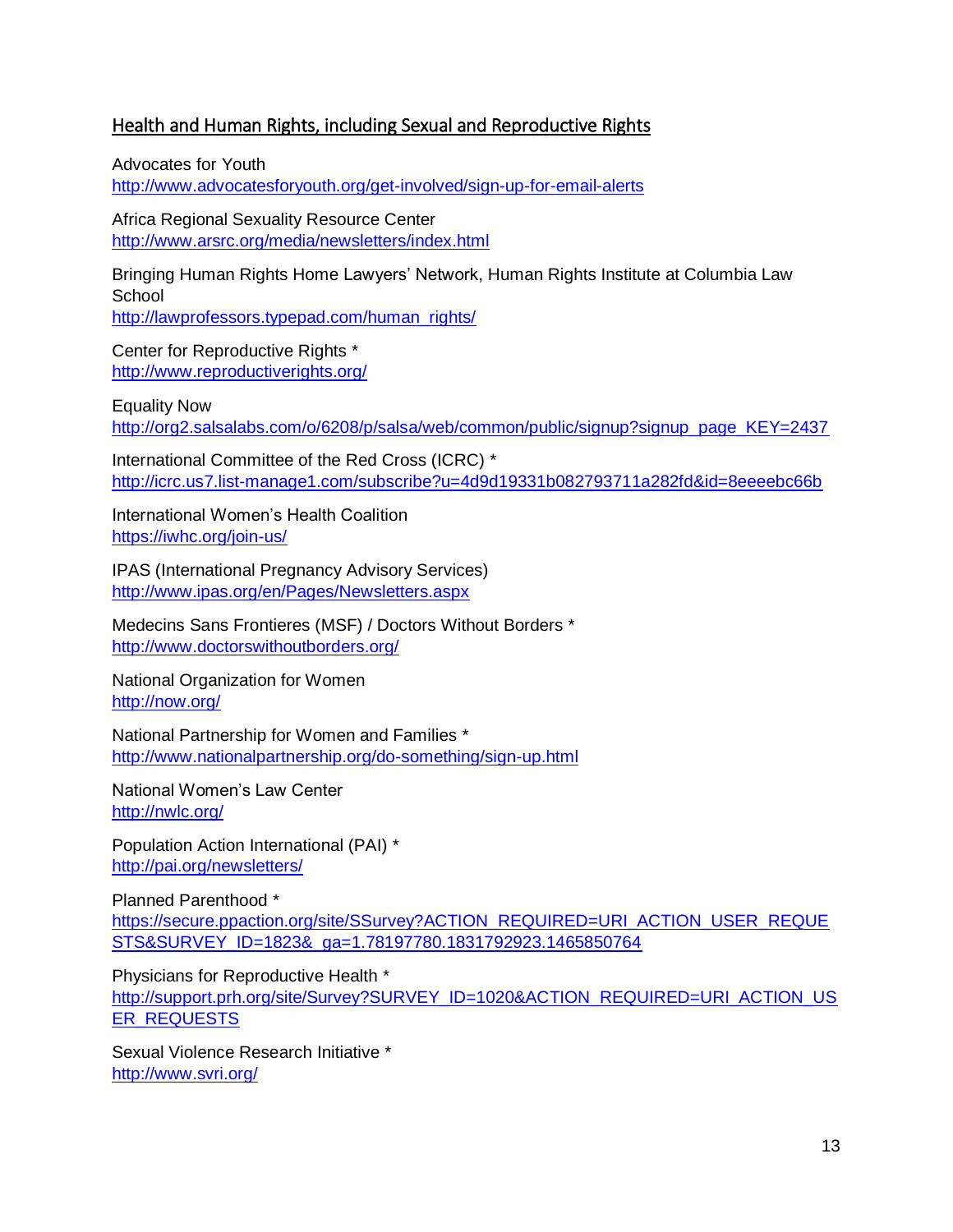United Nations Population Fund (UNFPA) \* [http://visitor.r20.constantcontact.com/manage/optin?v=001-](http://visitor.r20.constantcontact.com/manage/optin?v=001-YNFZmXHhSP25d9kiBTi0ZxtEwaeIcM-UeLsaXPKYoHs5SAGE1WbNakIrfhkc_3wTTkXkKXbHJpBnXtbqkTATg_O174jFAyLQdNkQkPKQAk%3D&MERGE0) [YNFZmXHhSP25d9kiBTi0ZxtEwaeIcM-](http://visitor.r20.constantcontact.com/manage/optin?v=001-YNFZmXHhSP25d9kiBTi0ZxtEwaeIcM-UeLsaXPKYoHs5SAGE1WbNakIrfhkc_3wTTkXkKXbHJpBnXtbqkTATg_O174jFAyLQdNkQkPKQAk%3D&MERGE0)[UeLsaXPKYoHs5SAGE1WbNakIrfhkc\\_3wTTkXkKXbHJpBnXtbqkTATg\\_O174jFAyLQdNkQkPK](http://visitor.r20.constantcontact.com/manage/optin?v=001-YNFZmXHhSP25d9kiBTi0ZxtEwaeIcM-UeLsaXPKYoHs5SAGE1WbNakIrfhkc_3wTTkXkKXbHJpBnXtbqkTATg_O174jFAyLQdNkQkPKQAk%3D&MERGE0) [QAk%3D&MERGE0=](http://visitor.r20.constantcontact.com/manage/optin?v=001-YNFZmXHhSP25d9kiBTi0ZxtEwaeIcM-UeLsaXPKYoHs5SAGE1WbNakIrfhkc_3wTTkXkKXbHJpBnXtbqkTATg_O174jFAyLQdNkQkPKQAk%3D&MERGE0)

URGE (Unite for Reproductive and Gender Equity) <http://urge.org/>

The Williams Institute at UCLA Law <http://williamsinstitute.law.ucla.edu/>

Women Deliver <http://womendeliver.org/contact/>

Women's Global Network for Reproductive Rights <http://wgnrr.org/>

Women's Law Project [https://salsa3.salsalabs.com/o/50334/signup\\_page/signup](https://salsa3.salsalabs.com/o/50334/signup_page/signup)

<span id="page-13-0"></span>World Health Organization (WHO) Bulletin Journal [http://www.who.int/bulletin/contact/signup\\_form/en/](http://www.who.int/bulletin/contact/signup_form/en/)

#### Housing and Land Rights

FEANTSA (the European Federation of National Organisations working with the homeless) <http://www.feantsa.org/en/resources/newsletters>

Housing Rights Watch <http://www.housingrightswatch.org/>

International Work Group for Indigenous Affairs (IWGIA) <http://www.iwgia.org/news/newsletter>

Lawyers for Human Rights <http://www.lhr.org.za/>

National Fair Housing Alliance (NFHA) <http://www.nationalfairhousing.org/>

United Nations Human Settlements Programme (UN-Habitat) <http://unhabitat.org/media-centre/newsletter/>

#### <span id="page-13-1"></span>Indigenous Rights

Canadian Network on Corporate Accountability (CNCA) <http://cnca-rcrce.ca/>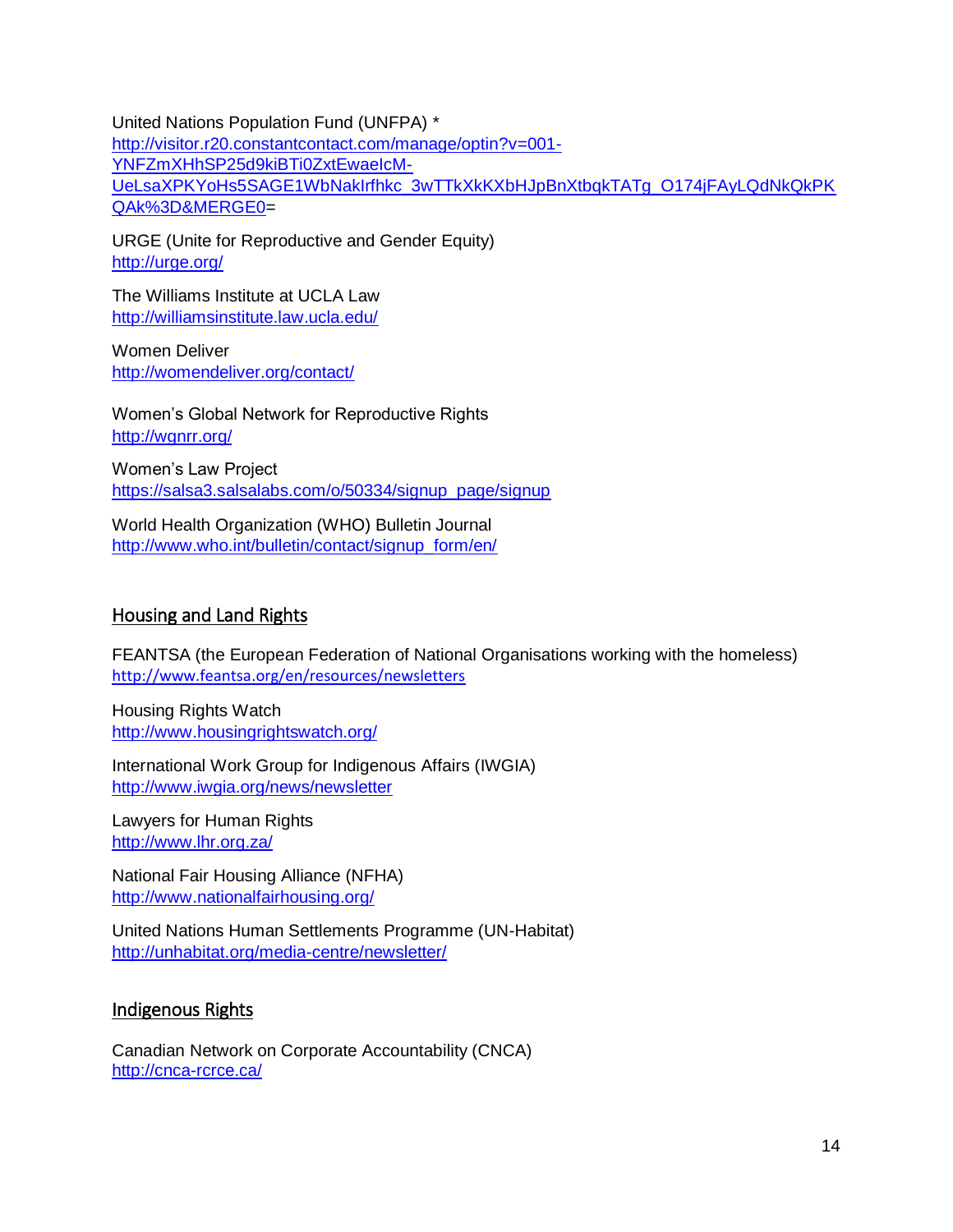Center for World Indigenous Studies (CWIS) <http://cwis.org/>

International Work Group for Indigenous Affairs (IWGIA) <http://www.iwgia.org/news/newsletter>

Minority Rights Group International <http://minorityrights.org/>

Native American Rights Fund <http://www.narf.org/>

Native Women's Association of Canada <http://www.nwac.ca/get-involved/subscribe-to-nwacs-newsletter/>

Pauktuutit – Inuit Women of Canada <http://pauktuutit.ca/contact/>

#### <span id="page-14-0"></span>International Criminal Law

The Center for Justice and Accountability <http://cja.org/get-involved/sign-up-for-cja-news/>

Coalition for the International Criminal Court (CICC) <http://www.coalitionfortheicc.org/?mod=mailinglists>

Genocide Alert *(German language)* <http://www.genocide-alert.de/>

Global Justice Center <http://www.globaljusticecenter.net/press-center/join-our-mailing-list>

Global Policy Forum <https://www.globalpolicy.org/newsletter-mm.html>

Human Rights Data Analysis Group <https://hrdag.org/>

International Criminal Court <https://www.icc-cpi.int/Pages/Home.aspx>

International Crisis Group <https://www.crisisgroup.org/>

Physicians for Human Rights (PHR) \* <http://physiciansforhumanrights.org/>

The Sentinel Project for Genocide Prevention <https://thesentinelproject.org/>

The Stanley Foundation <http://www.stanleyfoundation.org/receive-materials.cfm>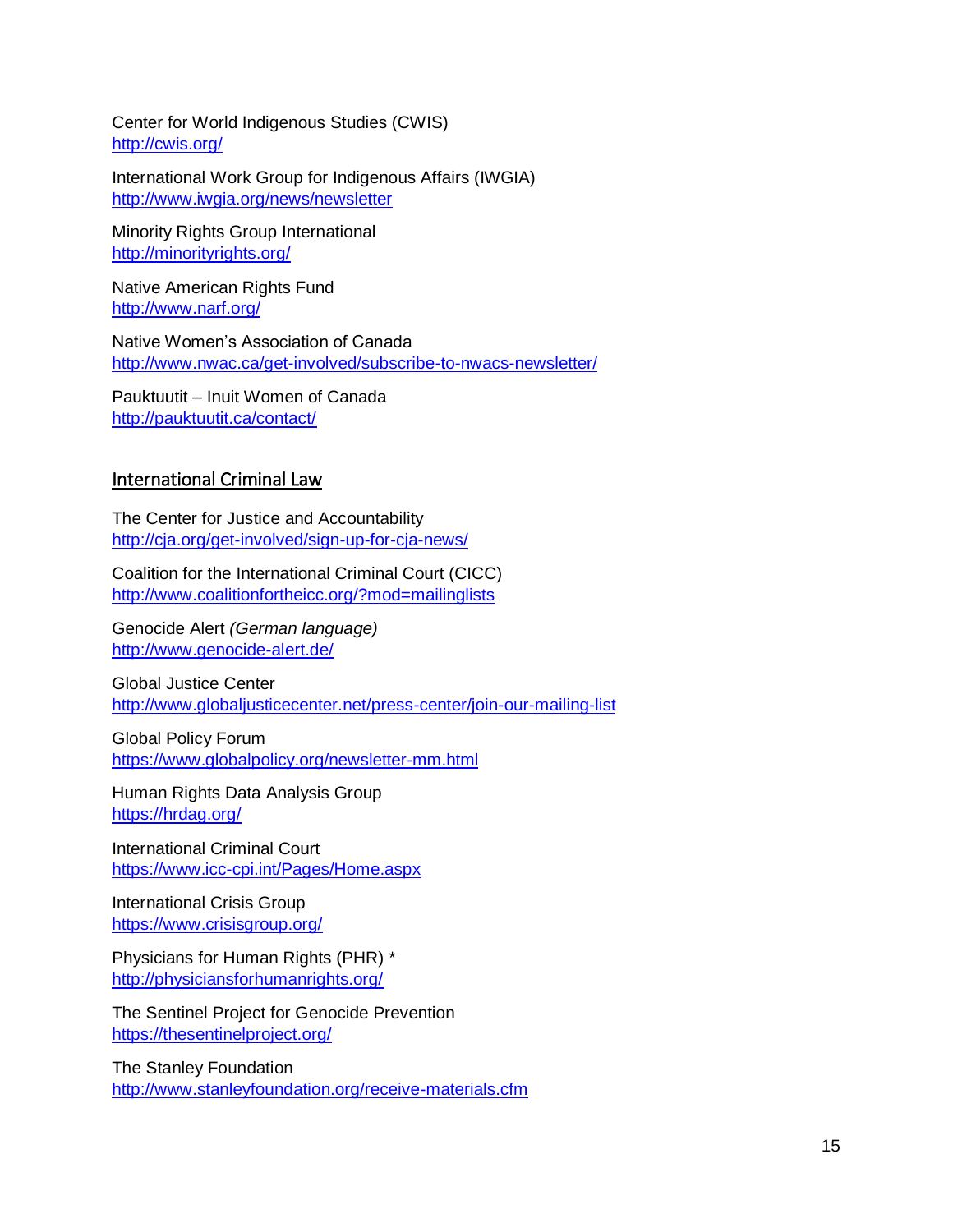Stop Genocide Now <http://stopgenocidenow.org/>

TRIAL International <https://trialinternational.org/>

#### <span id="page-15-0"></span>International Humanitarian Law and the Responsibility to Protect

Collectif Parties Civiles Rwanda (CPCR) / Collective of Civil Parties for Rwanda <http://www.collectifpartiescivilesrwanda.fr/en/>

Consortium on Gender, Security, and Human Rights (at University of Massachusetts, Boston) [http://genderandsecurity.us9.list](http://genderandsecurity.us9.list-manage.com/subscribe?u=cc3bf74d390a8481759d124be&id=456a07cfa5)[manage.com/subscribe?u=cc3bf74d390a8481759d124be&id=456a07cfa5](http://genderandsecurity.us9.list-manage.com/subscribe?u=cc3bf74d390a8481759d124be&id=456a07cfa5)

Global Center for the Responsibility to Protect <http://www.globalr2p.org/>

Global Justicie Center <http://www.globaljusticecenter.net/press-center/join-our-mailing-list>

Global Policy Forum <https://www.globalpolicy.org/newsletter-mm.html>

Humanitarian Practice Network <http://odi.us5.list-manage.com/subscribe?u=815e3a7d56efc4497ea680ece&id=72615f97ec>

Institute for Security Studies <https://www.issafrica.org/subscribe/>

International Alert \* <http://www.international-alert.org/mailing-list>

International Coalition for the Responsibility to Protect \* <http://www.responsibilitytoprotect.org/index.php/stay-informed-about-rtop>

International Committee of the Red Cross \* <http://icrc.us7.list-manage1.com/subscribe?u=4d9d19331b082793711a282fd&id=8eeeebc66b>

International Crisis Group <https://www.crisisgroup.org/>

International Rescue Committee\* <http://www.rescue.org/news>

IRIN *(formerly the Integrated Regional Information Networks)* <http://www.irinnews.org/subscribe>

Medecins Sans Frontieres / Doctors Without Borders \* <http://www.doctorswithoutborders.org/>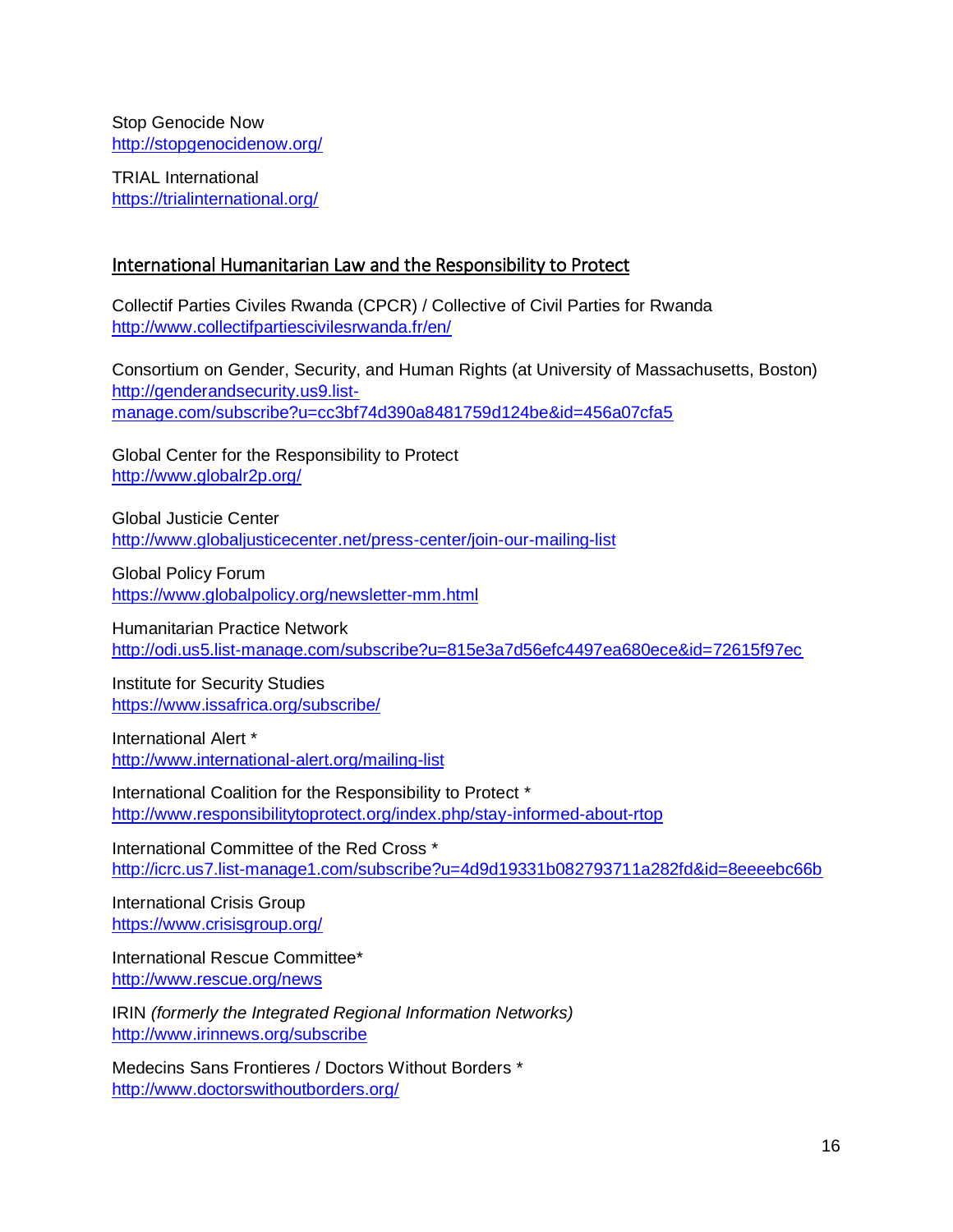Physicians for Human Rights \* <http://physiciansforhumanrights.org/>

Population Action International (PAI) \* <http://pai.org/newsletters/>

The Stanley Foundation <http://www.stanleyfoundation.org/receive-materials.cfm>

United States Institute of Peace <http://www.usip.org/>

#### <span id="page-16-0"></span>Migrant and Refugee Rights, Forced Migration, and Human Trafficking

Anti-Slavery <https://www.antislavery.org/subscribe-to-our-newsletter/>

Bringing Human Rights Home Lawyers' Network, Human Rights Institute at Columbia Law **School** 

[http://lawprofessors.typepad.com/human\\_rights/](http://lawprofessors.typepad.com/human_rights/)

Coalition to Abolish Slavery and Trafficking\* <https://castla.nationbuilder.com/join>

Equality Now [http://org2.salsalabs.com/o/6208/p/salsa/web/common/public/signup?signup\\_page\\_KEY=2437](http://org2.salsalabs.com/o/6208/p/salsa/web/common/public/signup?signup_page_KEY=2437)

International Detention Coalition <http://idcoalition.org/stay-in-touch/>

International Organization for Migration \* <http://www.iom.int/subscribe>

International Rescue Committee (IRC) \* <http://www.rescue.org/news>

Lawyers for Human Rights <http://www.lhr.org.za/>

National Immigration Law Center [https://www.nilc.org/news/news-releases/](https://www.nilc.org/) 

Organization for Refuge, Asylum, and Migration (ORAM) \*

[http://visitor.r20.constantcontact.com/manage/optin?v=001hZPoUmWGsMYe9VOPpLVGtLXcT](http://visitor.r20.constantcontact.com/manage/optin?v=001hZPoUmWGsMYe9VOPpLVGtLXcTAv3hkBR1Ix4ikihJoZIuwDY3EyDgZVUPWN7qOXoFodIQaXXGMWoyOpVX9jfX9pBZ9WQJnJ0wSfNgNJb4QCKxx-N0nL2gXGzQbglvGfHcb61kRawYlLRrZp6iWiPaoM2B9BFX2qS) [Av3hkBR1Ix4ikihJoZIuwDY3EyDgZVUPWN7qOXoFodIQaXXGMWoyOpVX9jfX9pBZ9WQJnJ0](http://visitor.r20.constantcontact.com/manage/optin?v=001hZPoUmWGsMYe9VOPpLVGtLXcTAv3hkBR1Ix4ikihJoZIuwDY3EyDgZVUPWN7qOXoFodIQaXXGMWoyOpVX9jfX9pBZ9WQJnJ0wSfNgNJb4QCKxx-N0nL2gXGzQbglvGfHcb61kRawYlLRrZp6iWiPaoM2B9BFX2qS) [wSfNgNJb4QCKxx-N0nL2gXGzQbglvGfHcb61kRawYlLRrZp6iWiPaoM2B9BFX2qS](http://visitor.r20.constantcontact.com/manage/optin?v=001hZPoUmWGsMYe9VOPpLVGtLXcTAv3hkBR1Ix4ikihJoZIuwDY3EyDgZVUPWN7qOXoFodIQaXXGMWoyOpVX9jfX9pBZ9WQJnJ0wSfNgNJb4QCKxx-N0nL2gXGzQbglvGfHcb61kRawYlLRrZp6iWiPaoM2B9BFX2qS)

The Protection Project <http://www.protectionproject.org/newsletters/>

Queer Detainee Empowerment Project [http://www.qdep.org/category/breaking/](http://www.qdep.org/)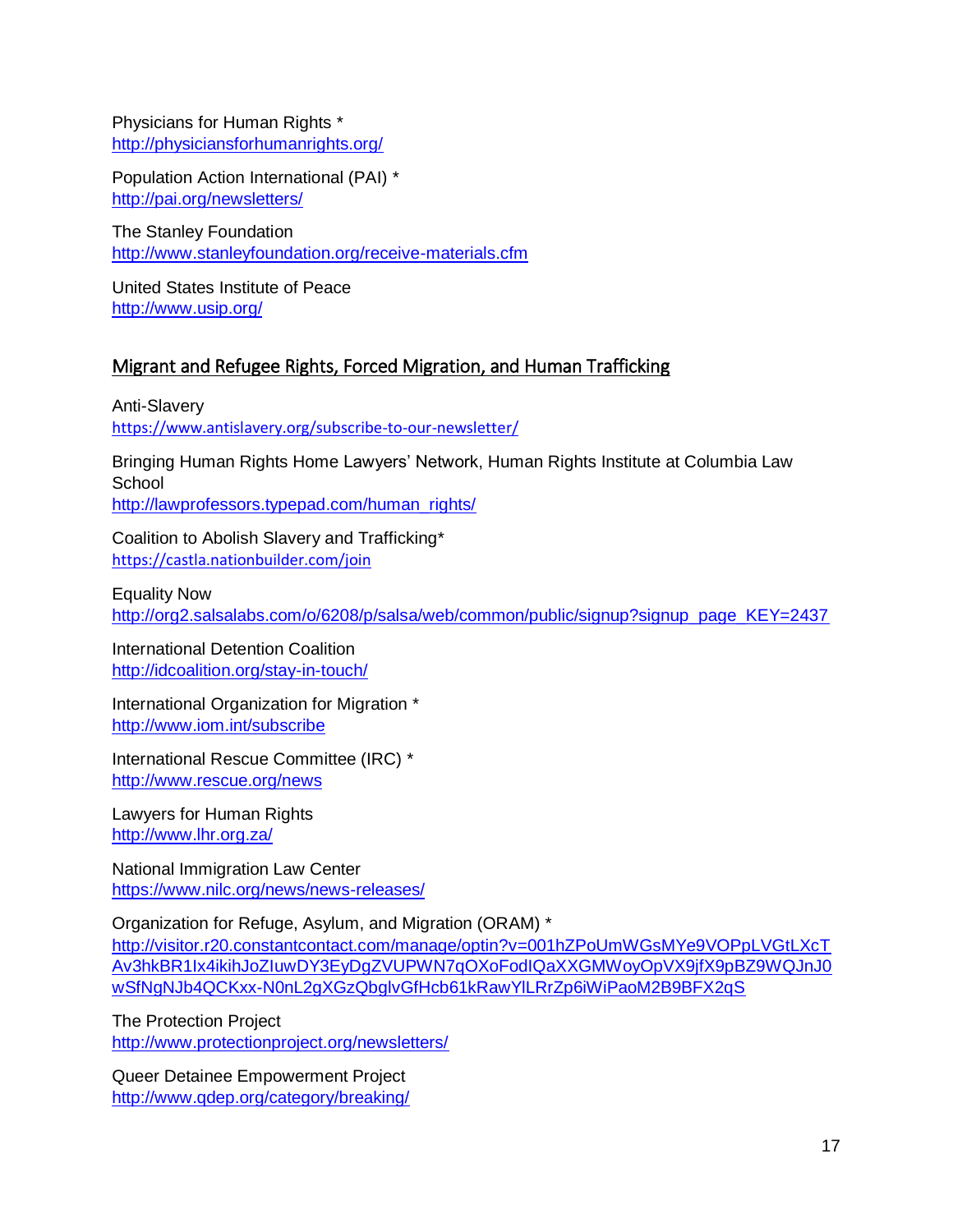United Nations High Commissioner for Refugees (UNHCR) \* <http://www.unhcr.org/en-us/stay-informed.html>

Women's Refugee Commission <https://www.womensrefugeecommission.org/>

## <span id="page-17-0"></span>National Security, Counter-Terrorism, Surveillance, and Human Rights

American Civil Liberties Union <https://www.aclu.org/>

Bringing Human Rights Home Lawyers' Network Human Rights Institute at Columbia Law **School** [http://lawprofessors.typepad.com/human\\_rights/](http://lawprofessors.typepad.com/human_rights/)

Center for Constitutional Rights <http://ccrjustice.org/home/who-we-are/contacting-center-constitutional-rights>

Counter Extremism Project <http://www.counterextremism.com/>

Electronic Frontier Foundation <https://www.eff.org/>

Institute for Security Studies <https://www.issafrica.org/subscribe/>

Privacy International <https://www.privacyinternational.org/>

The Stanley Foundation <http://www.stanleyfoundation.org/courier.cfm>

United Nations Office on Drugs and Crime (UNODC) <https://www.unodc.org/newsletter/newsletter>

## <span id="page-17-1"></span>Race, Ethnicity, and Human Rights

Asian Americans Advancing Justice (AAJC) <http://www.advancingequality.org/>

Bringing Human Rights Home Lawyers' Network Human Rights Institute at Columbia Law **School** [http://lawprofessors.typepad.com/human\\_rights/](http://lawprofessors.typepad.com/human_rights/) Center for the Study of Race, Politics, and Culture at the University of Chicago <http://csrpc.uchicago.edu/>

Equal Justice Initiative [http://www.eji.org/n](http://www.eji.org/)ews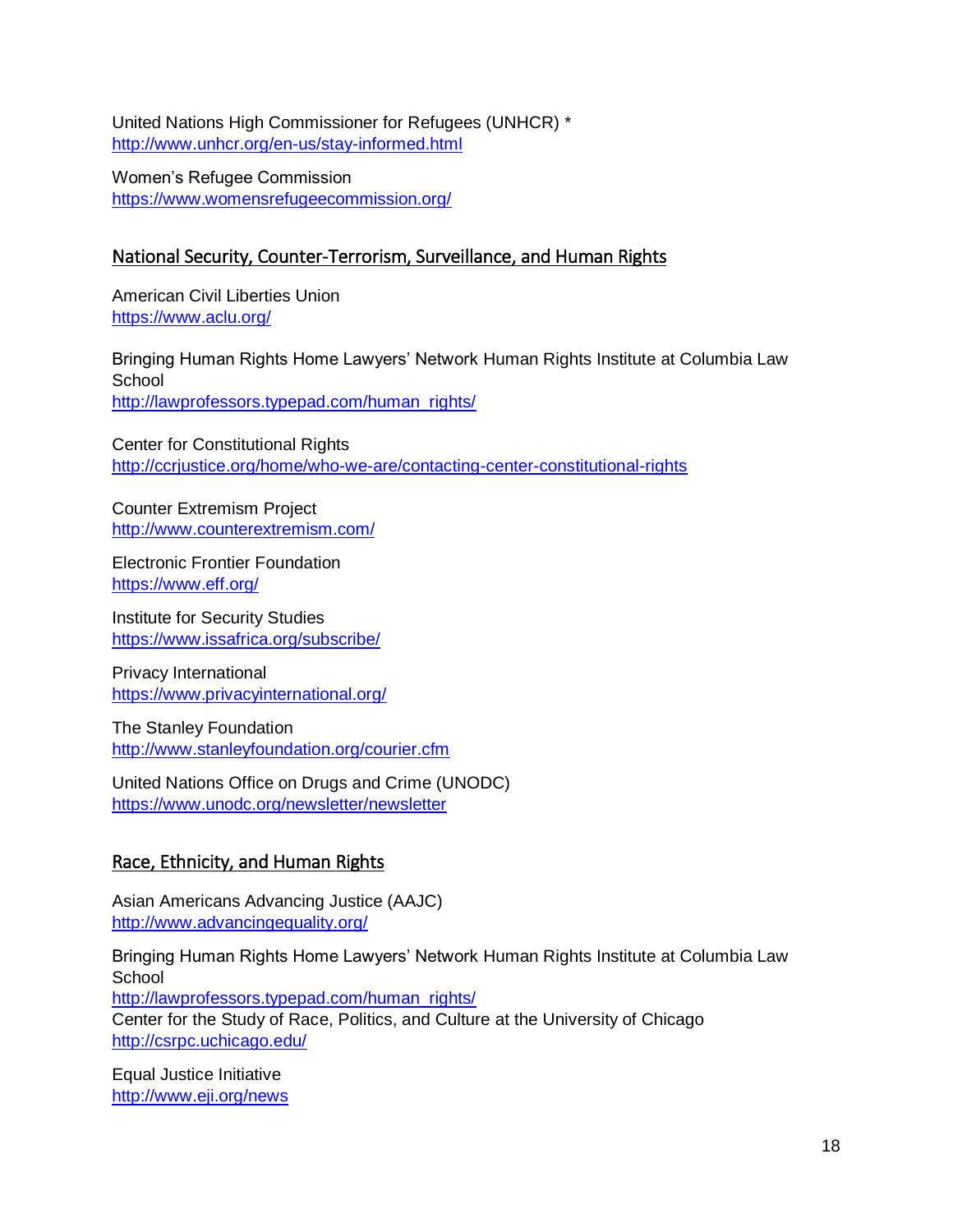European Roma Rights Centre [http://www.errc.org/sub](http://www.errc.org/index)scribe

European Network Against Racism (ENAR) <http://enar-eu.org/Keep-up-to-date-159>

The Institute for Research on the African Diaspora in the Americas and the Caribbean at CUNY [http://www.gc.cuny.edu/Page-Elements/Academics-Research-Centers-Initiatives/Centers-and-](http://www.gc.cuny.edu/Page-Elements/Academics-Research-Centers-Initiatives/Centers-and-Institutes/Institute-for-Research-on-the-African-Diaspora-in-the-Americas-the-Caribbean-(IRADAC))[Institutes/Institute-for-Research-on-the-African-Diaspora-in-the-Americas-the-Caribbean-](http://www.gc.cuny.edu/Page-Elements/Academics-Research-Centers-Initiatives/Centers-and-Institutes/Institute-for-Research-on-the-African-Diaspora-in-the-Americas-the-Caribbean-(IRADAC)) [\(IRADAC\)](http://www.gc.cuny.edu/Page-Elements/Academics-Research-Centers-Initiatives/Centers-and-Institutes/Institute-for-Research-on-the-African-Diaspora-in-the-Americas-the-Caribbean-(IRADAC))

The King Center <http://www.thekingcenter.org/>

Lawyers' Committee for Civil Rights Under Law <https://connect.lawyerscommittee.org/email-subscriptions/>

National Association for the Advancement of Colored People <http://www.naacp.org/>

National Organization for Women <http://now.org/>

Race Forward: The Center for Racial Justice Innovation <https://www.raceforward.org/subscribe>

Southern Coalition for Social Justice <http://www.southerncoalition.org/>

Southern Poverty Law Center <https://www.splcenter.org/>

#### <span id="page-18-0"></span>Religion and Human Rights

Council on American-Islamic Relations <http://www.cair.com/index.php>

Freedom House \* <https://freedomhouse.org/news>

Hindu American Foundation <http://www.hafsite.org/>

Institute for Religion, Culture, and Public Life, at Columbia University <http://ircpl.org/>

Islamic Human Rights Commission <http://www.ihrc.org.uk/>

Pew Research Center <http://www.pewresearch.org/follow-us/> (Religion and Public Life)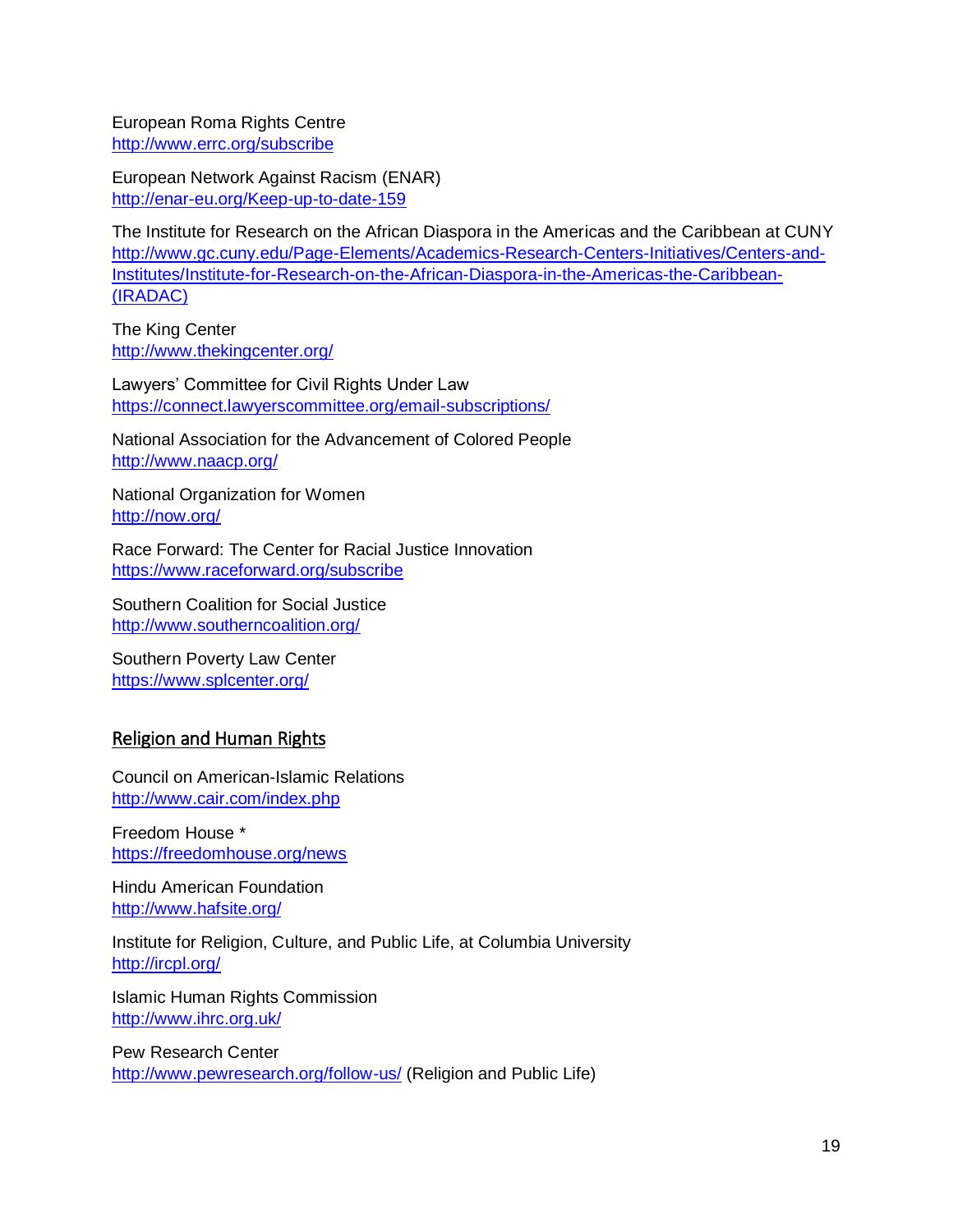#### Southern Poverty Law Center <https://www.splcenter.org/>

## <span id="page-19-0"></span>Sexual Orientation, Gender Identity, and Human Rights

Astraea Lesbian Foundation for Justice <https://crm.astraeafoundation.org/civicrm/profile/create/civicrm/profile/create?gid=18&reset=1>

Africa Regional Sexuality Resource Center <http://www.arsrc.org/media/newsletters/index.html>

Bringing Human Rights Home Lawyers' Network Human Rights Institute at Columbia Law **School** [http://lawprofessors.typepad.com/human\\_rights/](http://lawprofessors.typepad.com/human_rights/)

Freedom House \* <https://freedomhouse.org/news>

Gay and Lesbian Alliance Against Defamation <http://www.glaad.org/connect>

Gay, Lesbian, and Straight Education Network <http://www.glsen.org/chapters>

Human Rights Campaign <http://www.hrc.org/>

Immigration Equality <http://www.immigrationequality.org/>

The International Lesbian, Gay, Bisexual, Transgender, Queer and Intersex Youth and Student **Organisation** <http://www.iglyo.com/about/>

Lambda Legal <http://www.lambdalegal.org/>

Latin American Center on Sexuality and Human Rights <http://www.clam.org.br/en/default.asp>

Matthew Shepard Foundation <http://www.matthewshepard.org/subscribe/>

National Center for Lesbian Rights [http://ncflr.convio.net/site/Survey?SURVEY\\_ID=1020&ACTION\\_REQUIRED=URI\\_ACTION\\_US](http://ncflr.convio.net/site/Survey?SURVEY_ID=1020&ACTION_REQUIRED=URI_ACTION_USER_REQUESTS) [ER\\_REQUESTS](http://ncflr.convio.net/site/Survey?SURVEY_ID=1020&ACTION_REQUIRED=URI_ACTION_USER_REQUESTS)

National LGBTQ Task Force [http://ngltf.convio.net/site/Survey?ACTION\\_REQUIRED=URI\\_ACTION\\_USER\\_REQUESTS&S](http://ngltf.convio.net/site/Survey?ACTION_REQUIRED=URI_ACTION_USER_REQUESTS&SURVEY_ID=3000) [URVEY\\_ID=3000](http://ngltf.convio.net/site/Survey?ACTION_REQUIRED=URI_ACTION_USER_REQUESTS&SURVEY_ID=3000)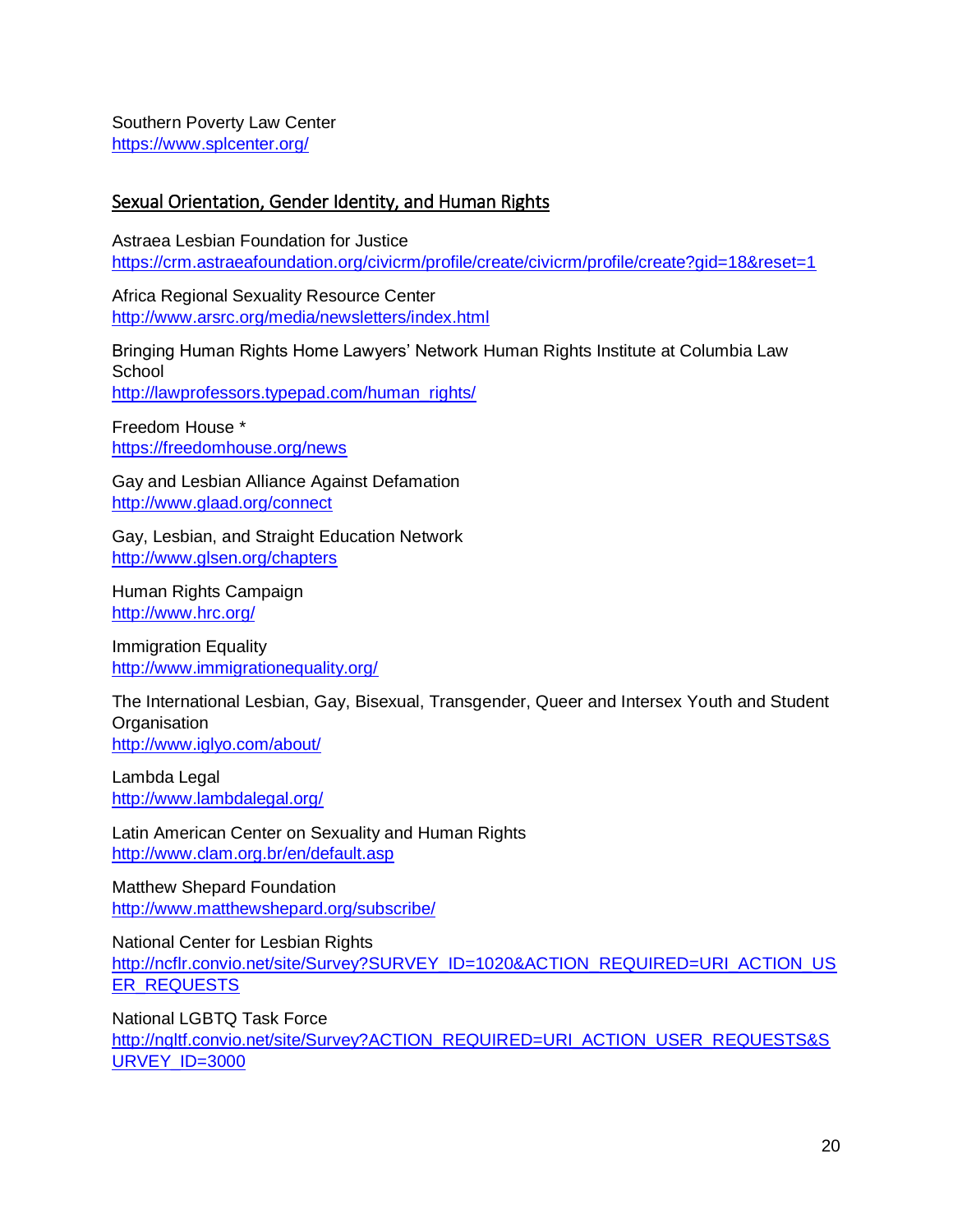National Organization for Women

[http://salsa.wiredforchange.com/o/5996/p/salsa/web/common/public/signup?signup\\_page\\_KEY](http://salsa.wiredforchange.com/o/5996/p/salsa/web/common/public/signup?signup_page_KEY=3368) [=3368](http://salsa.wiredforchange.com/o/5996/p/salsa/web/common/public/signup?signup_page_KEY=3368)

National Women's Law Center <http://nwlc.org/>

OutRight Action International *(formerly the International Gay and Lesbian Human Rights Commission)* \* <https://www.outrightinternational.org/subscribe>

Queer Detainee Empowerment Project <http://www.qdep.org/>

Sexual Violence Research Initiative \* <http://www.svri.org/>

**Stonewall** <http://www.stonewall.org.uk/>

The Williams Institute at UCLA Law <http://williamsinstitute.law.ucla.edu/>

## <span id="page-20-0"></span>Transitional Justice

The Center for Justice and Accountability (CJA) <http://cja.org/get-involved/sign-up-for-cja-news/>

Collectif Parties Civiles Rwanda (CPCR) / Collective of Civil Parties for Rwanda <http://www.collectifpartiescivilesrwanda.fr/en/>

Global Policy Forum <https://www.globalpolicy.org/newsletter-mm.html>

Human Rights Data Analysis Group <https://hrdag.org/>

The Institute for Justice and Reconciliation [http://crm.opennetworks.com/references/resource?onRN01=7YVYTAlu.0lyOCQ5gTksbAlu.U3lZ](http://crm.opennetworks.com/references/resource?onRN01=7YVYTAlu.0lyOCQ5gTksbAlu.U3lZCW0MExidXg3R4WxgTyN) [CW0MExidXg3R4WxgTyN](http://crm.opennetworks.com/references/resource?onRN01=7YVYTAlu.0lyOCQ5gTksbAlu.U3lZCW0MExidXg3R4WxgTyN)

International Center for Transitional Justice <http://ictj.us2.list-manage.com/subscribe?u=1d074ab001e1717ab129127f6&id=2d90950d4d>

Justice and Reconciliation Project <http://justiceandreconciliation.com/>

Transitional Justice Institute at Ulster University <http://www.ulster.ac.uk/research-and-innovation/research-institutes/transitional-justice-institute>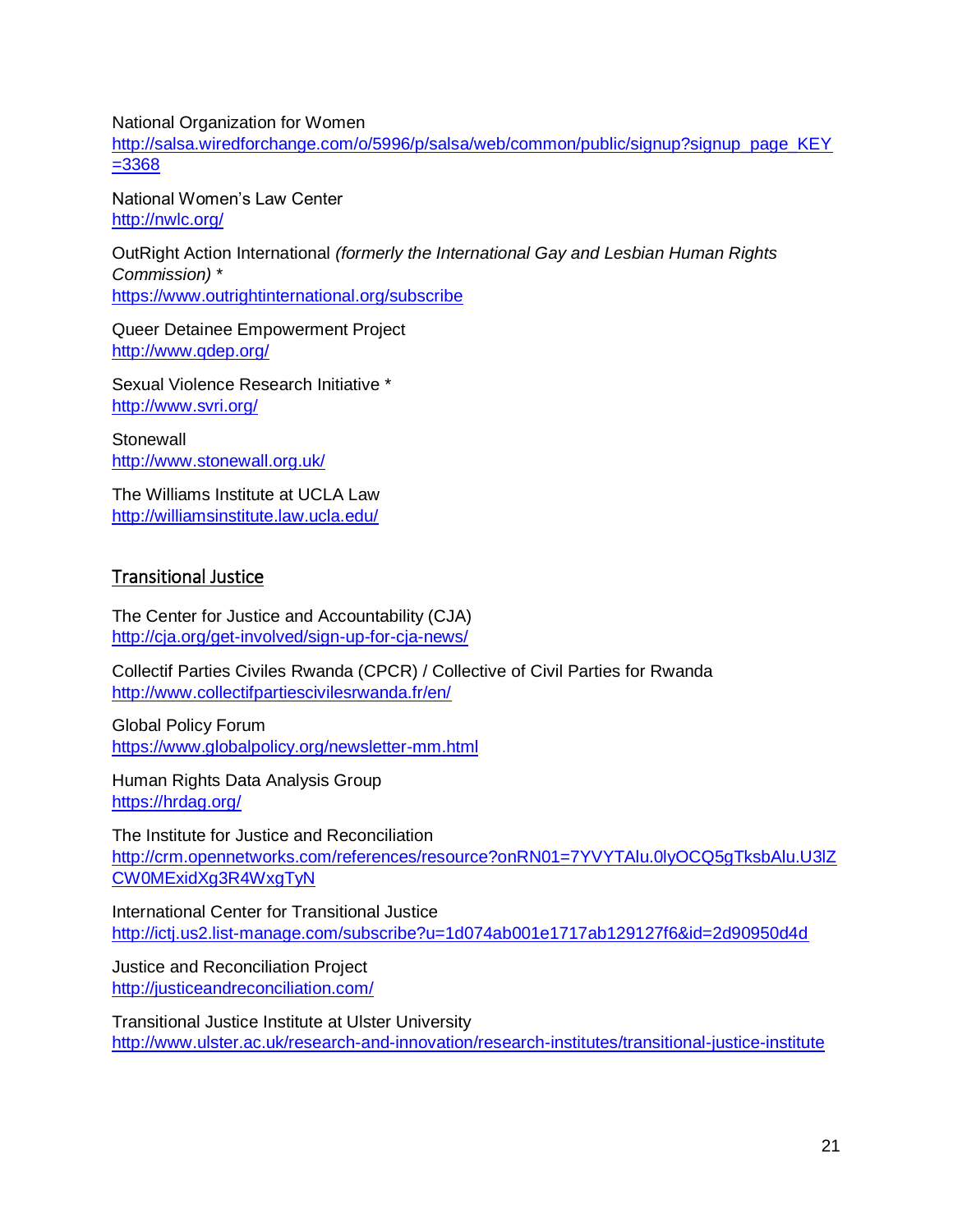#### <span id="page-21-0"></span>Women's Rights and Gender

Association for Women's Rights in Development\* <http://www.awid.org/newsletter>

Astraea Lesbian Foundation for Justice <http://www.astraeafoundation.org/global-reach/?type=news-and-media>

Bringing Human Rights Home Lawyers' Network Human Rights Institute at Columbia Law **School** 

[http://lawprofessors.typepad.com/human\\_rights/](http://lawprofessors.typepad.com/human_rights/)

Consortium on Gender, Security, and Human Rights (at University of Massachusetts, Boston) [http://genderandsecurity.us9.list-](http://genderandsecurity.us9.list-manage.com/subscribe?u=cc3bf74d390a8481759d124be&id=456a07cfa5)

[manage.com/subscribe?u=cc3bf74d390a8481759d124be&id=456a07cfa5](http://genderandsecurity.us9.list-manage.com/subscribe?u=cc3bf74d390a8481759d124be&id=456a07cfa5)

Equal Rights Advocates

[http://salsa4.salsalabs.com/o/51454/p/salsa/web/common/public/signup?signup\\_page\\_KEY=89](http://salsa4.salsalabs.com/o/51454/p/salsa/web/common/public/signup?signup_page_KEY=8932) [32](http://salsa4.salsalabs.com/o/51454/p/salsa/web/common/public/signup?signup_page_KEY=8932)

Equality Now [http://org2.salsalabs.com/o/6208/p/salsa/web/common/public/signup?signup\\_page\\_KEY=2437](http://org2.salsalabs.com/o/6208/p/salsa/web/common/public/signup?signup_page_KEY=2437)

Global Justice Center <http://www.globaljusticecenter.net/>

Institute for Research on Women, Gender and Sexuality (at Columbia University) <http://irwgs.columbia.edu/>

Institute for Women's Policy Research <http://www.iwpr.org/>

International Alliance of Women [http://womenalliance.org/n](http://womenalliance.org/)ewsletter

MADRE

[https://app.etapestry.com/hosted/Madre/OnlineContact.html?title=Sign%20Up%20for%20Updat](https://app.etapestry.com/hosted/Madre/OnlineContact.html?title=Sign%20Up%20for%20Updates) [es](https://app.etapestry.com/hosted/Madre/OnlineContact.html?title=Sign%20Up%20for%20Updates)

National Organization for Women

[http://salsa.wiredforchange.com/o/5996/p/salsa/web/common/public/signup?signup\\_page\\_KEY](http://salsa.wiredforchange.com/o/5996/p/salsa/web/common/public/signup?signup_page_KEY=3368) [=3368](http://salsa.wiredforchange.com/o/5996/p/salsa/web/common/public/signup?signup_page_KEY=3368)

National Partnership for Women and Families <http://www.nationalpartnership.org/do-something/sign-up.html>

National Women's Law Center <http://nwlc.org/>

NGO Working Group on Women, Peace, and Security <http://www.womenpeacesecurity.org/about/>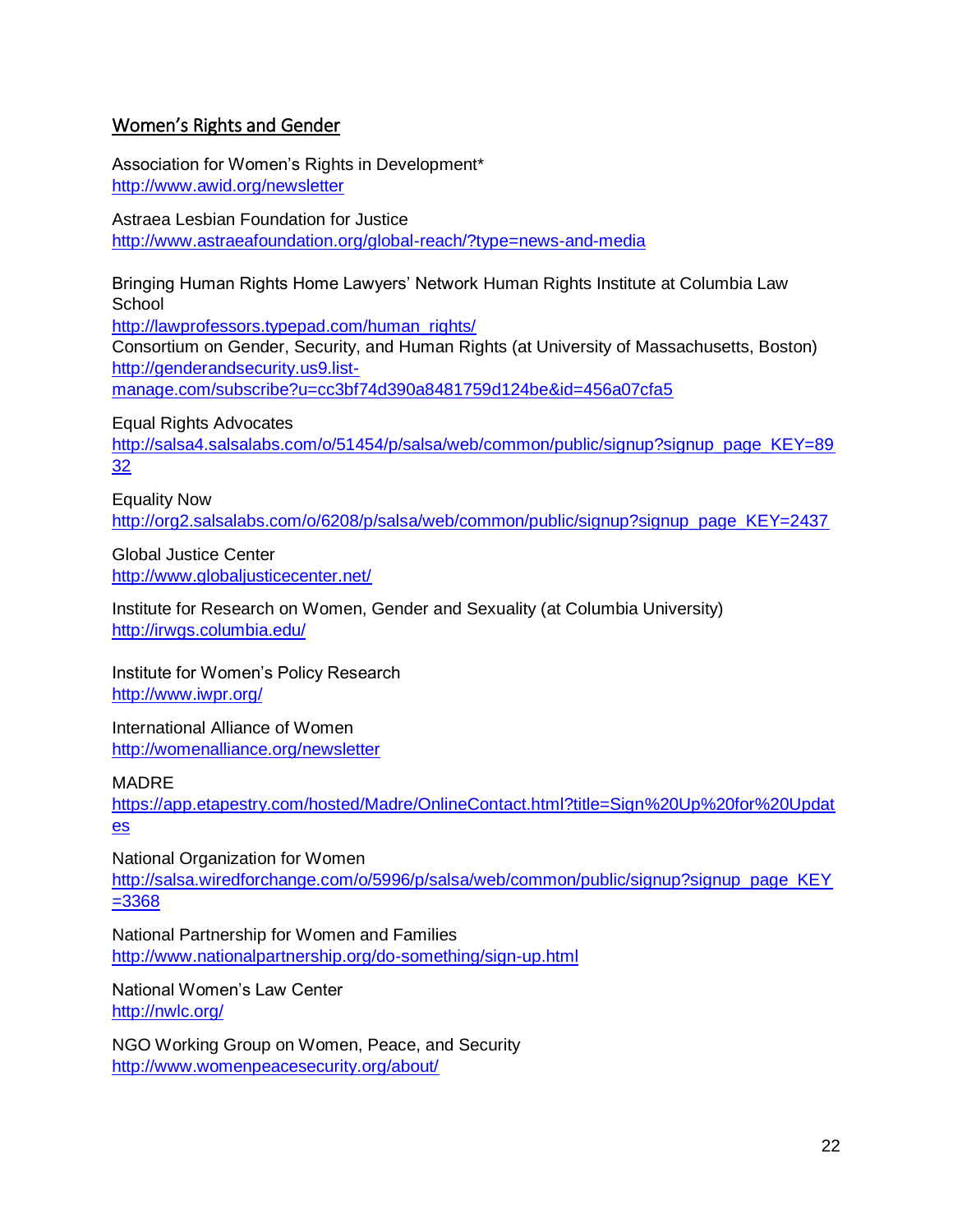Population Action International (PAI) \* <http://pai.org/newsletters/>

Sexual Violence Research Initiative \* <http://www.svri.org/>

United Nations Population Fund \* [http://visitor.r20.constantcontact.com/manage/optin?v=001-](http://visitor.r20.constantcontact.com/manage/optin?v=001-YNFZmXHhSP25d9kiBTi0ZxtEwaeIcM-UeLsaXPKYoHs5SAGE1WbNakIrfhkc_3wTTkXkKXbHJpBnXtbqkTATg_O174jFAyLQdNkQkPKQAk%3D&MERGE0) [YNFZmXHhSP25d9kiBTi0ZxtEwaeIcM-](http://visitor.r20.constantcontact.com/manage/optin?v=001-YNFZmXHhSP25d9kiBTi0ZxtEwaeIcM-UeLsaXPKYoHs5SAGE1WbNakIrfhkc_3wTTkXkKXbHJpBnXtbqkTATg_O174jFAyLQdNkQkPKQAk%3D&MERGE0)[UeLsaXPKYoHs5SAGE1WbNakIrfhkc\\_3wTTkXkKXbHJpBnXtbqkTATg\\_O174jFAyLQdNkQkPK](http://visitor.r20.constantcontact.com/manage/optin?v=001-YNFZmXHhSP25d9kiBTi0ZxtEwaeIcM-UeLsaXPKYoHs5SAGE1WbNakIrfhkc_3wTTkXkKXbHJpBnXtbqkTATg_O174jFAyLQdNkQkPKQAk%3D&MERGE0) [QAk%3D&MERGE0=](http://visitor.r20.constantcontact.com/manage/optin?v=001-YNFZmXHhSP25d9kiBTi0ZxtEwaeIcM-UeLsaXPKYoHs5SAGE1WbNakIrfhkc_3wTTkXkKXbHJpBnXtbqkTATg_O174jFAyLQdNkQkPKQAk%3D&MERGE0)

URGE (Unite for Reproductive and Gender Equity) <http://urge.org/>

Women for Women International <http://www.womenforwomen.org/>

Women's Law Project [https://salsa3.salsalabs.com/o/50334/signup\\_page/signup](https://salsa3.salsalabs.com/o/50334/signup_page/signup)